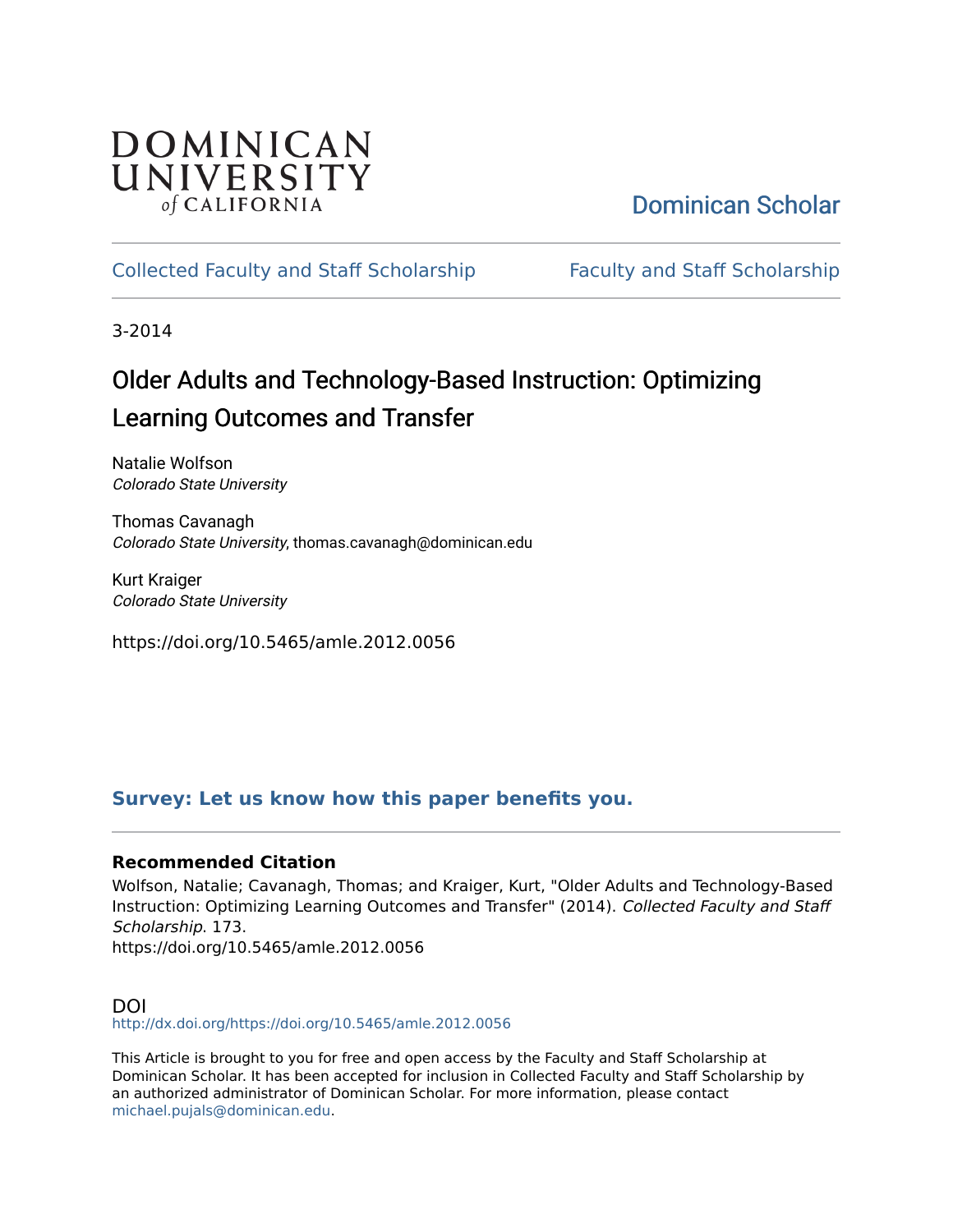# **Older Adults and Technology-Based Instruction: Optimizing Learning Outcomes and Transfer**

........................................................................................................................................................................

**NATALIE E. WOLFSON THOMAS M. CAVANAGH KURT KRAIGER Colorado State University**

*Our purpose here is to provide an overview of the cognitive and socioemotional changes associated with aging and to propose ways that these changes can be accommodated in a technology-based training environment. We recommend that technology-based training for older adults should: (1) be highly structured, (2) provide feedback and adaptive guidance, (3) include metacognitive prompts, (4) incorporate principles derived from cognitive load theory and cognitive theory of multimedia learning, and (5) include a user interface that is simple and consistent throughout the course. With a focus on organizations as well as business schools, we then discuss contextual variables expected to enhance older learners' training motivation or improve their transfer of training. Finally, we will recommend areas worthy of exploration that might reveal age-specific differences in technology-based instruction (TBI) design.* ........................................................................................................................................................................

That the U.S. and world labor force is aging is now well-recognized. The number of individuals 65 and older is increasing worldwide, with the fastest growing subgroup those over 80 (Czaja & Lee, 2007). A recent article in the popular press noted that the number of individuals 55 and older in the workforce is at an all-time high (*USA Today*, 2010). The article further noted that Americans 50 and older are staying employed longer than at any time since such demographics were tracked. For example, 55% of Americans 60-64 were employed during the first 11 months of 2010.

This trend of older Americans working will continue; by 2018, approximately one fourth of the American workforce will be comprised of individuals 55 and older (Toossi, 2009). Similarly, in the European Union, within the next 15 years, the percentage of workers over age 50 is projected to increase by almost 25% (*Economist*, 2006). Due to reasons such as greater longevity and dwindling savings, American workers are postponing retirement, leaving their career jobs, and engaging in "bridge employment" (i.e., jobs that bridge careers and retirement), or reentering the workforce after retirement (Schultz & Adams, 2007). Consequently, there is an increasing need to train older workers, particularly when they are transitioning into new jobs.

Training delivery methods are changing as well, with an increased reliance on technology-based instruction (TBI; Kraiger & Ford, 2006). Green and McGill (2011) have documented the growing prevalence of TBI over the past decade; approximately one third of corporate training is now technology based. Thus, American workers are increasingly being required to make effective decisions about what they need to learn and then to engage in some form of TBI in order to perform their jobs effectively. Similarly, on-line instruction is becoming increasingly popular as a primary or supplementary form of instruction in universities and colleges (Allen & Seaman, 2011). What is more, Linardopoulos (2010) noted that more and more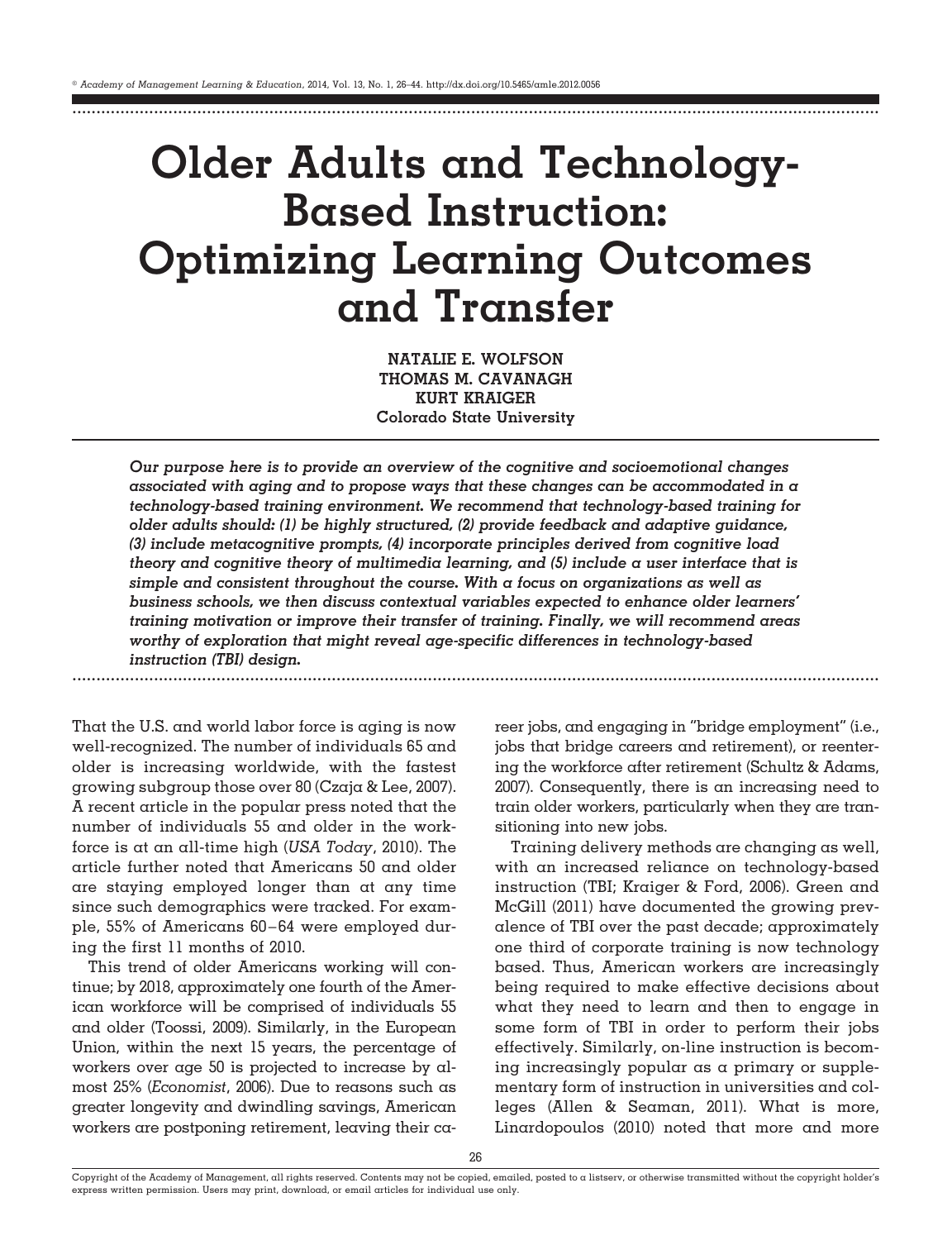working adults are drawn toward on-line courses as a form of continuing education.

The general link between cognitive processing in older adults and training design was recently examined by Beier and associates (Beier, 2008; Beier, Teachout, & Cox, 2012). Our work here differs from Beier's in that those papers addressed training in general, while we focus specifically on aging learners and TBI. Given the increasing prevalence of TBI in instruction, identifying challenges of training older learners and potential remedies is paramount.

*Technology-based instruction* is defined as any form of training that is delivered principally by way of technology. Technology-based instruction methods include interactive video systems, computer-based training, computer-assisted training, web-based training, e-learning, intelligent tutoring systems, computer-based simulations, and virtual reality training. All vary in the extent to which they are instructor-centric (i.e., an expert delivers the training material), learner-centric (a learner directs the training experience), or contentcentric (learner engages with the content rather than with instructors or fellow learners; Koller, Harvey, & Magnotta, 2006). Although the diversity of TBI methods makes it impossible to make concrete statements about it as a whole, TBI can be challenging for trainees because they are often required to perform a variety of presumably simple, but interrelated, procedures in order to proceed through the training program, while also retaining core learning material. While we recognize there are substantive differences in training methods across the various forms of TBI, for the present analysis, we assume that each form presents similar cognitive and emotional challenges for learners. Specifically, common to most forms of TBI are asynchronous progression with self-pacing, decision making about content, and constant feedback. As we discuss below, these instructional properties present difficulties for learners related to content difficulty (intrinsic load), and also additional difficulties not relevant to the instructional purpose related to the ease or difficulty of navigating or interfacing with the technology (extraneous load; see Sweller, 1988; Sweller, van Merriënboer, & Paas, 1998)). DeRouin, Fritzsche, and Salas (2004) argued that TBI places significantly greater demands on learners compared to traditional approaches. For older adults, however, TBI could be especially resource demanding because learners likely bring to the task a host of potential cognitive decrements, such as reduced cognitive speed, reduced working memory capacity, and reduced ability to coordinate and integrate information. Resource allocation theory (Kanfer & Ackerman, 1989) is thus relevant here. It posits that motivation and ability (variables that tend to differ across older and younger adults) influence individuals' proximal self-regulatory process (metacognition, emotional control, and self-efficacy) and in turn, affect how information is processed. It is thus reasonable to expect that the efficacy of different training interventions will differ across age groups.

Although research often focuses on how agerelated changes in cognition influence effective training design for older adults, it is important to remember also that motivation changes with age; these motivational changes must also be taken into account when designing TBI for older adults. We thus discuss below motivational changes in older adults, specifically Kanfer and Ackerman's (2004) review on intra-individual development, and socioemotional selectivity theory (Carstensen, 1995), which posits that as individuals near death, they are motivated to maximize enjoyment of their remaining years.

To be clear, prior research reveals multiple examples of an interaction between age and various training techniques (e.g., Carter & Beier 2010; Caplan & Schooler, 1990; Wolfson & Kraiger, 2012; Zandri & Charness, 1989). For example, Beier and Carter found that while younger adults tend to benefit from low-structure error-management training, older adults tend to benefit from highstructure error-management training. Wolfson and Kraiger (2012) found that advance organizers improved the transfer performance of older adults but not younger adults.

Generally, past research reveals an ordinal interaction in which certain instructional interventions show a differential impact on learning depending on participant age. For example, an instructional principle has no effect for younger learners, but a facilitating effect for older learners. Because most evidence suggests that when older and younger learners do respond differently to an instructional intervention, the difference is usually in magnitude and not direction, we argue that these principles can be considered reasonable recommendations in most situations where there is a chronologically diverse mix of learners. This means that researchers and practitioners alike must be aware of those instructional interventions that create disordinal interactions, to avoid inadvertently sabotaging younger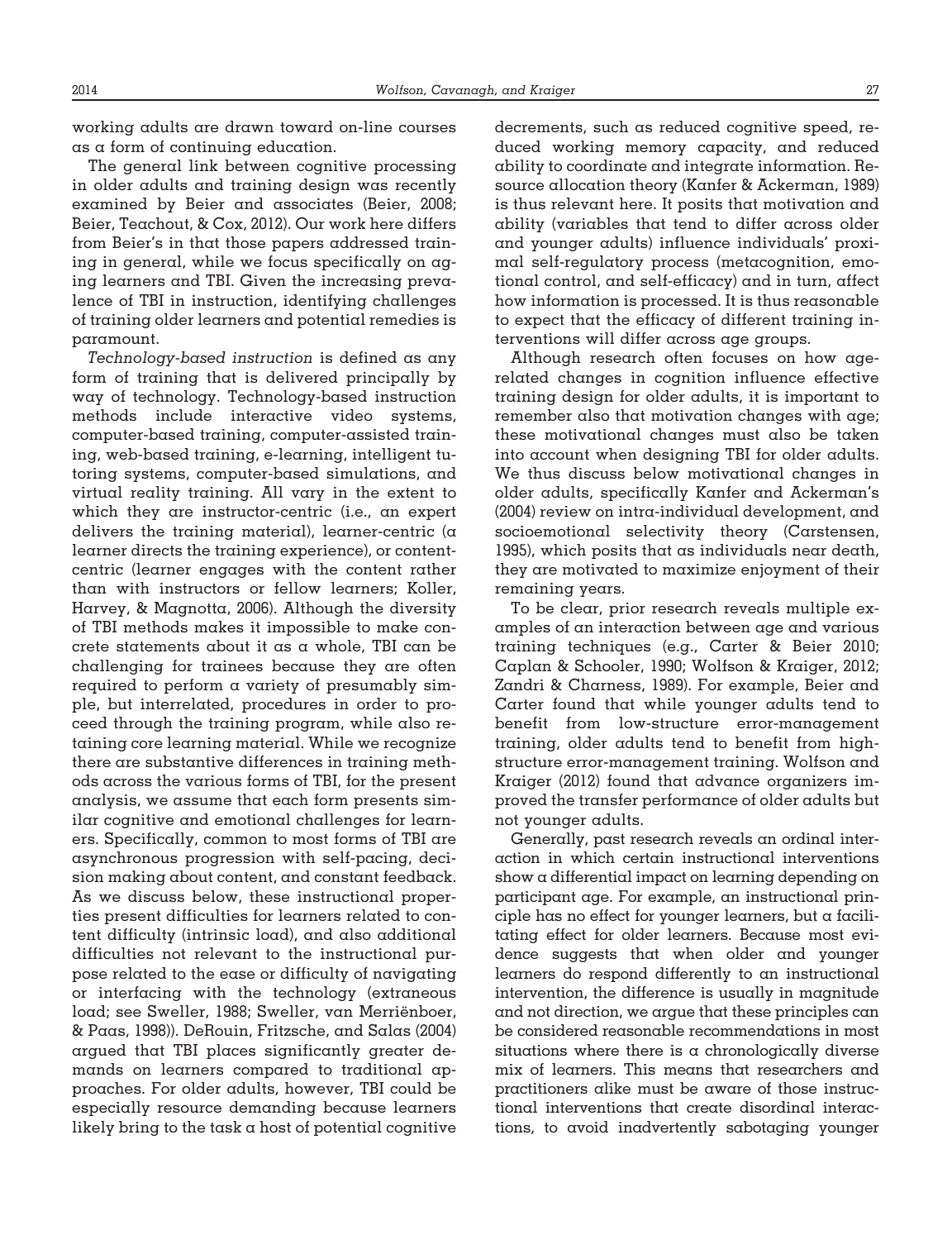learners in the effort to facilitate older learners. These situations, however, appear to be the exception rather than the rule.

Our paper is organized as follows. We first review prior literature on cognitive changes associated with aging. Based on these changes, we provide recommendations for designing TBI. We then discuss socioemotional influences of older adults and corresponding contextual variables (within both organizational and business school settings) that should enhance older learners' training motivation or improve their learning. Finally, we recommend areas worthy of exploration that we suspect will reveal disordinal age-by-treatment interactions.

#### **COGNITIVE CHANGES ASSOCIATED WITH AGING**

Multiple cognitive declines commonly associated with aging are well-documented. The extent of these declines varies widely from person to person, but research indicates that age-associated deficits tend to be evident by the age of 65 (e.g., Kim, Hasher, & Zacks, 2007). That there are significant variations in cognitive and motivational processes within the older adult population is also worth noting (e.g., a 65-year-old individual compared to a 95 year-old individual). Those classified as "young-old" typically are between the ages of 55 and 75 and those classified as "old-old" are 75 years and beyond (Backman, Small, Wahlin, & Larsson, 2000; Echt, Morrell, & Park, 1998). These age group distinctions have implications for technology-based instructional performance. For example, Echt et al. (1998) found that when trained on basic computer skills young-old adults made fewer performance errors, needed less assistance, and took less time for training compared to old-old adults.

As a broader framework for understanding agerelated cognitive changes, consider the fluid intelligence– crystallized intelligence distinction. Although there is some evidence to suggest  $\alpha$  positive or stable relationship between age and crystallized intelligence (i.e., learned and practiced knowledge), research also suggests a negative relationship between age and fluid intelligence (i.e., the ability to think critically and solve novel problems; Horn & Cattell, 1967; Salthouse, 1996; Schaie, 1996). The following cognitive deficits can be considered different manifestations of the decline in fluid intelligence.

#### **Slowing of Cognitive Processes**

One of the most well-accepted and well-researched age-related cognitive declines is a general slowing of cognitive processes. Salthouse (2003) aggregated data across several studies in his laboratory and reported a correlation of –.47 between age and cognitive speed tasks. Studies also show that older adults have significantly slower reaction times (e.g., Cerella, 1990).

Importantly, processing speed has been hypothesized to be a potent mediator linking chronological age to declines in cognitive performance (Salthouse, 1996). One meta-analysis reported a mean correlation of  $\,$  –.52 between aging and speed of processing, and a correlation of .35 between speed of processing and a latent variable representing fluid intelligence (Verhaeghen & Salthouse, 1997). Notably, the relationship between age and fluid intelligence was mediated by speed. Research suggests that reduced cognitive speed explains not only reductions in fluid intelligence, but also other age-related cognitive declines, such as the diminution of working memory (WM) capacity. Specifically, Salthouse (1996) posited that slowing limits individuals' ability to perform mental functions in WM because products of early mental operations decay before they can be properly associated with the products of later mental operations.

#### **Reduced Working Memory Capacity**

Research also reveals a robust and reliable decline in working memory capacity across the adult lifespan, beginning in the 20s (Bopp & Verhaughen, 2005; Park, Lautenschlager, Hedden, Davidson, Smith, & Smith, 2002; Park & Payer, 2006). *Working memory* refers to "a system for the temporary maintenance and manipulation of information, necessary for the performance of such complex cognitive activities as comprehension, learning, and reasoning" (Baddeley, 1992: 281). Working memory is one of the fundamental components of cognitive functioning and is associated with performance on a broad range of cognitive tasks involving memory, reasoning, judgment, and following directions (Park & Payer, 2006). Working memory is also associated with higher order cognitive processes, such as the control of complex cognition, monitoring and regulating performance, and goal-directed behavior (McCabe, Roediger, McDaniel, Balota, & Hambrick, 2010).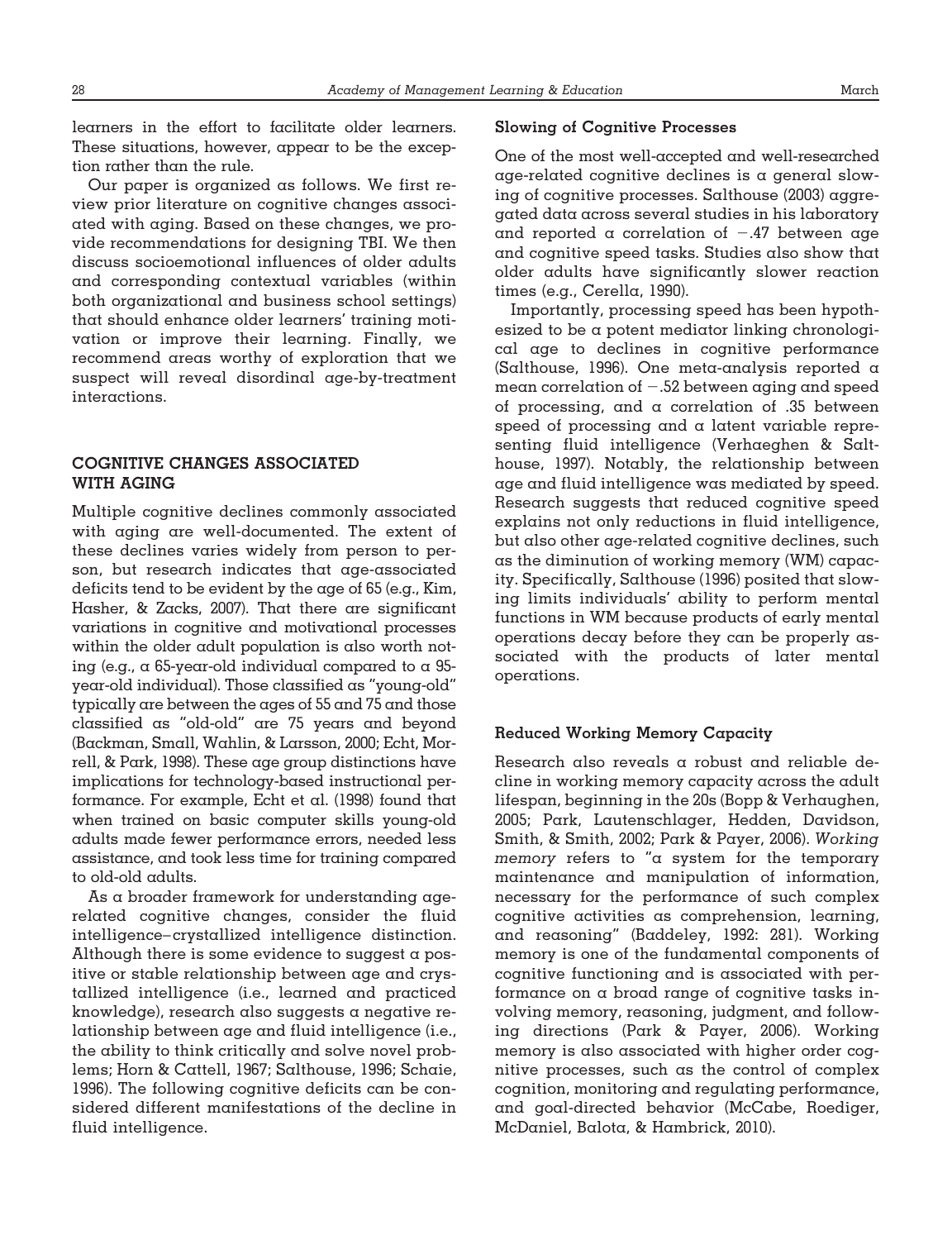Because of the importance of working memory capacity to cognitive performance, this decline can have important implications for older adults' trainability and learning. For example, research demonstrates that reduced working memory capacity explains, at least partially, the negative relationship between age and skill acquisition (Kennedy, Partridge, & Raz, 2008) as well as the negative relationship between age and search task performance (Sharit, Hernández, Czaja, & Pirolli, 2008). Furthermore, Head, Raz, Gunning-Dixon, Williamson, and Acker (2002) found evidence that age and working memory capacity were negatively related to performance at early, but not later, stages of skill acquisition. These findings suggest that older adults will likely have a more difficult time learning completely novel material (material is more novel at early stages of learning) than material with which they are already somewhat familiar.

Two theories in educational psychology— cognitive load theory (CLT) and cognitive theory of multimedia learning (CTML)—are relevant here because they are based on the notion that humans have a cognitive architecture of limited capacity. They also provide a bridge between basic research and theory-based design of learning environments. Although not specifically developed as theories of aging, both CLT and CTML have empirical support and practical implications for use of TBI with older learners. According to CLT, humans have limited working memory capacity and care must be taken to ensure that the brain is not overloaded during learning (Sweller et al., 1998; Merriënboer & Sweller, 2005). In brief, CLT proposes that load on WM can be due to both intrinsic factors (e.g., content difficulty) and extraneous factors (e.g., the TBI interface). For present purposes, the key point is that learners' working memory may be overtaxed by factors both related and unrelated to the training content.

Cognitive theory of multimedia learning is closely related to CLT, but it is the basis of principles specifically applicable to technology-based– multimedia learning environments. Cognitive theory of multimedia learning considers the role of WM in filtering new information given multiple sensory processes (e.g., listening to  $\alpha$  speaker while viewing slides). Accordingly, CTML places greater emphasis on the attentional aspects of learning (Mayer, 2001; Mayer, 2005). Again, this theory is relevant to the design of instructional systems, as it addresses the problems that may arise

when content and delivery demands overwhelm available working memory.

#### **Reduced Cognitive Control Processes**

Older adults also show declines in executive functions that control attention and direct information processing. Executive functions encompass a wide variety of cognitive processes including planning, WM, coordination and integration of information, task switching, inhibition, and metacognition (Fisk & Sharp, 2004). Neuroscientific studies show that declines in executive functioning are related to deterioration in the prefrontal cortex (West, 1996).

#### *Reduced Ability to Coordinate and Integrate Information*

Aging is associated with a diminished ability to coordinate and integrate different sources of information (Mayr & Kliegl, 1993). This deficit is especially pronounced in tasks that require simultaneous retention and processing of information, such as reasoning and complex spatial processing (Mayr & Kliegl, 1993; Mayr, Kliegl, & Krampe, 1996). The inability to efficiently coordinate and integrate information is likely responsible for the "complexity effect." The complexity effect posits that greater task complexity is associated with a greater performance gap between younger and older adults (Oberauer & Kliegl, 2001).

#### *Reduced Latent Inhibition*

Another age-related decline is the decreased ability of older adults to maintain focus on taskrelevant information (Connelly, Hasher, & Zacks, 1991; Hasher & Zacks, 1988). For instance, when Connelly et al. (1991) gave both older and younger adults passages to read and asked them to ignore all irrelevant text, both older and younger adults showed decreased reading speed and comprehension. However, older adults were more negatively affected by these distractions than were their younger counterparts (Connelly et al., 1991).

#### *Decline in Metacognition*

Another deficit commonly associated with aging concerns metacognition, the awareness and selfmonitoring of cognitive processes to facilitate the encoding and retrieval of new information (Hertzog & Dunlosky, 2004). Metacognition is an important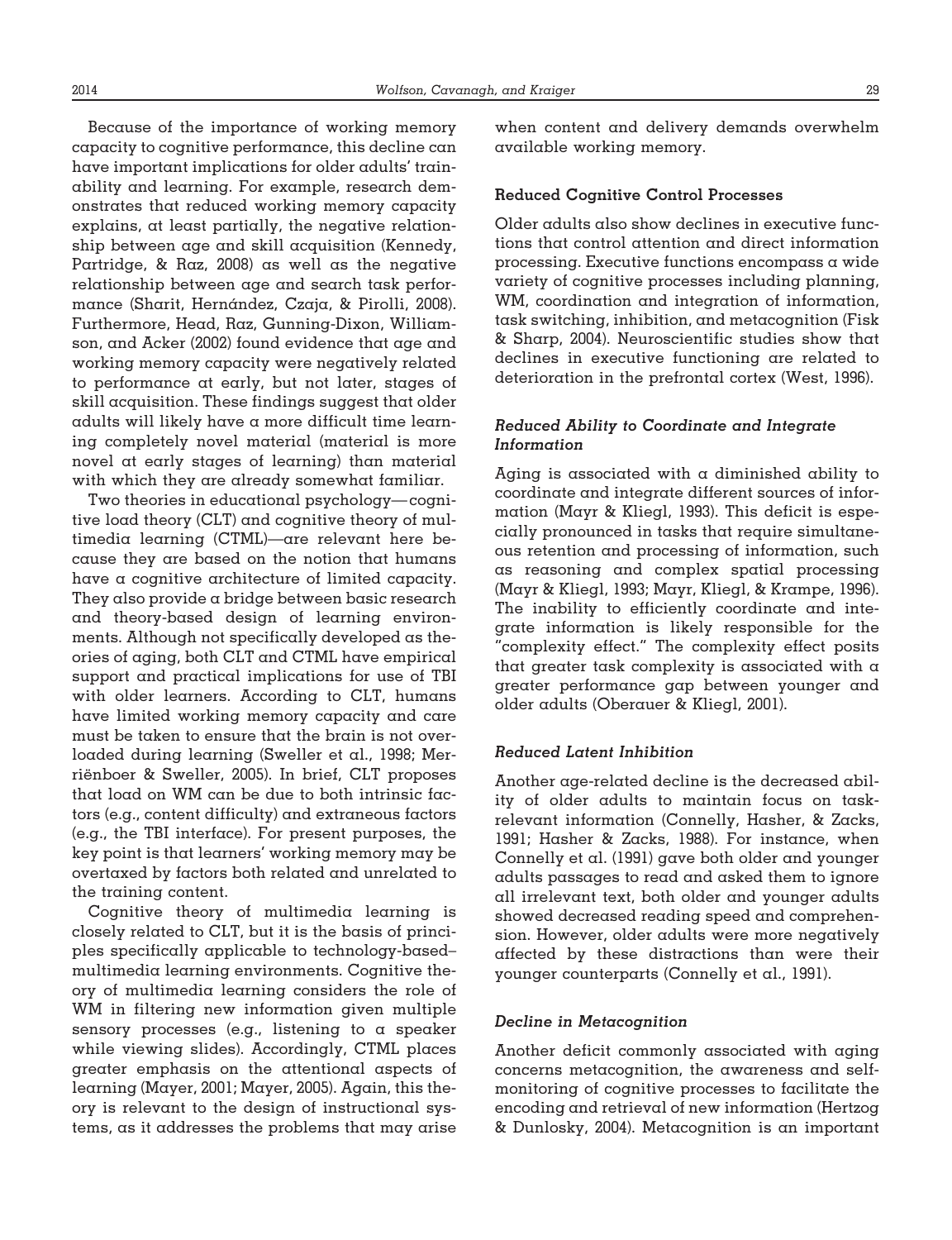factor in understanding learning and performance deficits in older adults; older adults show decline in their use of metacognitive skills, and this decline is associated with poorer performance on learning and skill acquisition tasks (Dunlosky & Hertzog, 2001).

*Metacognition* involves the mechanisms by which people reflect on their cognitive processes (monitoring), and use this information to regulate information processing and behavior (control; Koriat, 2007). Although the reason is unknown, there is convincing evidence that older adults are less likely to self-initiate metacognitive strategies compared to younger adults, even when they are capable of utilizing these strategies and when strategy use would result in increased performance (Touron & Hertzog, 2004).

In summary, cognitive aging is associated with reductions in cognitive processing speed, working memory capacity, coordination and integration of information, latent inhibition, and metacognitive activity. These executive functions are critical for the cognitive tasks that normally take place during technology-based instructional programs.

#### **RECOMMENDATIONS FOR TECHNOLOGY-BASED INSTRUCTIONAL DESIGN**

The following recommendations are oriented toward helping older learners master training content in TBI given the above challenges. Although these recommendations may be beneficial for all learners, we see these elements as particularly relevant to older learners because they accommodate important cognitive and emotional age-related changes. These types of ordinal interactions are crucial for planning cost-effective training programs. Recommendations for instructional design based on age-related cognitive decrements are summarized in Table 1.

#### **Create a Highly Structured Learning Environment**

Research demonstrates that low aptitude trainees require significantly more structure in their learning experience compared to high ability trainees (Snow, 1989; Snow & Lohman, 1984). Indeed, there is evidence that older adults (who tend to experience cognitive deficits) structure information less spontaneously compared to their younger counterparts and show learning benefits when the organization of information is facilitated (Sauzéon, Claverie, & N'Kaoua, 2006; Witte, Freund, & Sebby, 1990). To

create a highly structured learning environment, researchers recommend clearly defining learning objectives, breaking down training content into smaller, meaningful units, and directing learners' attention to core material (Crow, 2002; Mayhorn, Stronge, McLaughlin, & Rogers, 2004; Snow, 1989). These instructional objectives can be accomplished by highlighting crucial information and eliminating interesting but unnecessary components embedded in the program. Particularly in a learner-centric instructional environment in which the user directs the learning experience, it is critical that designers: (1) distinguish areas on a training website, where the user has and hasn't visited, (2) demonstrate how to optimally navigate through the training program (perhaps through a video tutorial), and (3) make learners aware of the types of decisions they will need to make throughout the training (Brown & Ford, 2002). Adaptive technologies (i.e., technologies designed to accommodate users' cognitive and psychomotor deficits and to optimize older adults' work experience) can also be used to integrate greater structure into training programs. Examples include reminder systems and personal organizers, programs that send reminders and that articulate, in a step-by-step manner, how to complete complex activities (Ability-Hub, 2003; National Research Council, 2004).

Another method of imposing structure in TBI is to utilize an advance organizer (AO). Advance organizers are introductory organizing frameworks (e.g., outlines, concept maps) for subsequent training content (Mayer, 1979; Preiss & Gayle, 2006), and they can be incorporated into virtually any type of TBI method (e.g., interactive videos, intelligent tutoring systems, computer-based simulations, etc.). Advance organizers provide an existing knowledge structure that helps learners effectively select, organize, and integrate training content into memory (Mayer, 1979). Meta-analyses indicate that, overall, they tend to promote meaningful learning (Luiten, Ames, & Ackerson, 1980; Stone, 1983). Furthermore, because AOs are purported to compensate for age-related decrements such as reduced working memory capacity and cognitive speed, AOs should be especially helpful for older adults. Advance organizers can capitalize on older adults' preserved crystallized intelligence by creating connections between new information and already-learned information. Several studies have found other interventions that provide struc-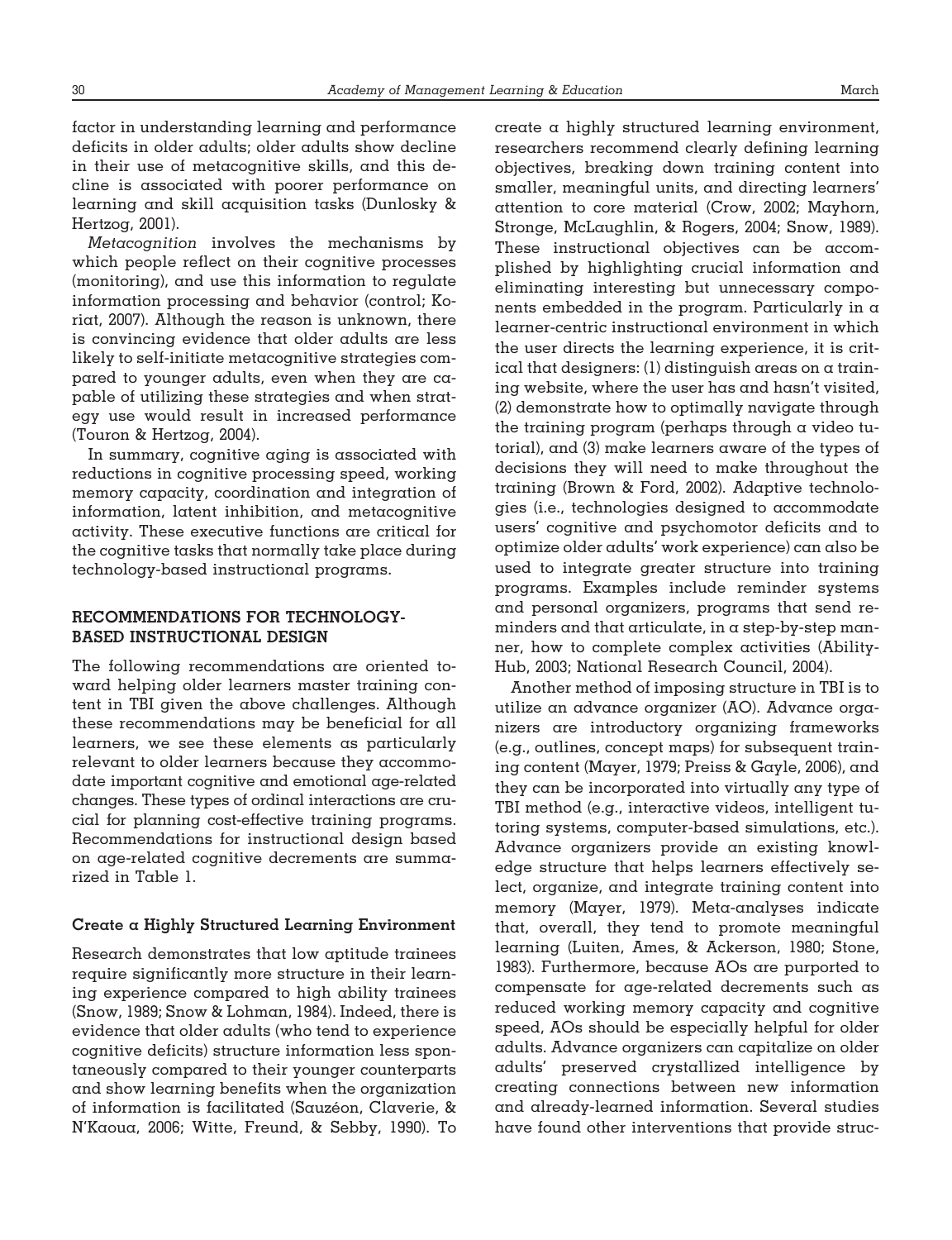| TABLE 1                           |
|-----------------------------------|
| <b>TBI Design Recommendations</b> |

| Recommendation                                                           | Explanation                                                                                                                                                                                                                                                                                                                                                                                                                                                                            |
|--------------------------------------------------------------------------|----------------------------------------------------------------------------------------------------------------------------------------------------------------------------------------------------------------------------------------------------------------------------------------------------------------------------------------------------------------------------------------------------------------------------------------------------------------------------------------|
| Create highly structured learning environment                            | Clearly define learning objectives<br>Break down training content into distinct, meaningful units<br>Direct learners' attention to crucial information<br>Eliminate interesting but unnecessary components of the program<br>Demonstrate optimum navigation through training program<br>Make learners aware of type of decisions to be made<br>Use reminders and personal organizers                                                                                                   |
| Utilize principles derived from CLT and CTML                             | Use advance organizers (i.e., organizing frameworks for training<br>material presented prior to instruction)<br>CLT and CTML are instructional design theories based on the<br>notion that individuals have limited mental-processing<br>capacity. Principles derived from these theories are designed<br>to efficiently use learners' mental resources, e.g.:                                                                                                                         |
|                                                                          | Worked example effect (individuals learn more effectively when<br>they are presented with an example problem along with the<br>solution steps and final answer to problem)<br>Segmentation effect (learners should be able to self-pace<br>through instruction)<br>Coherence effect (individuals learn more deeply when<br>information not directly relevant to the learning goal is<br>removed from instruction)                                                                      |
| Customize training program in terms of feedback<br>and adaptive guidance | Correct errors as soon as possible<br>Provide specific feedback not only about past performance but<br>also future-oriented information<br>Advise learners about what content to focus on and how to<br>effectively sequence their study and practice as they move                                                                                                                                                                                                                     |
| Encourage use of metacognitive and cognitive<br>strategies               | forward in their training<br>Inform learners of cognitive (organization, elaboration) and<br>metacognitive (monitoring, self-regulation) strategies they<br>could use to facilitate learning, e.g., paraphrasing<br>information, creating and answering questions about the<br>learning material, and transferring strategies from analogous<br>problems<br>Periodically prompt learners with questions such as "which main                                                            |
|                                                                          | points have you already understood?" and "which examples<br>can you think of that confirm or conflict with the learning<br>content?"                                                                                                                                                                                                                                                                                                                                                   |
| Design user interface to be simple and consistent<br>throughout course   | Use easy-to-read font types, large type size, and accentuate the<br>contrast between font and background<br>Adjust control panel settings (e.g., slow down the double click<br>speed requirement); use trackball rather than mouse<br>Incorporate technologies to accommodate severe visual or<br>psychomotor impairment, e.g., screen reading software that<br>reads out information presented on screen; eye gaze systems,<br>which allow learners to operate technologies using eye |
|                                                                          | movements<br>Give learners ability to customize appearance of screen<br>Incorporate adaptive interfaces that change according to<br>computer behavior of user<br>Eliminate pull-down menus; present uniform tool bar across all<br>content pages with images of each command<br>Maintain uniform interface across content pages                                                                                                                                                        |

(continued)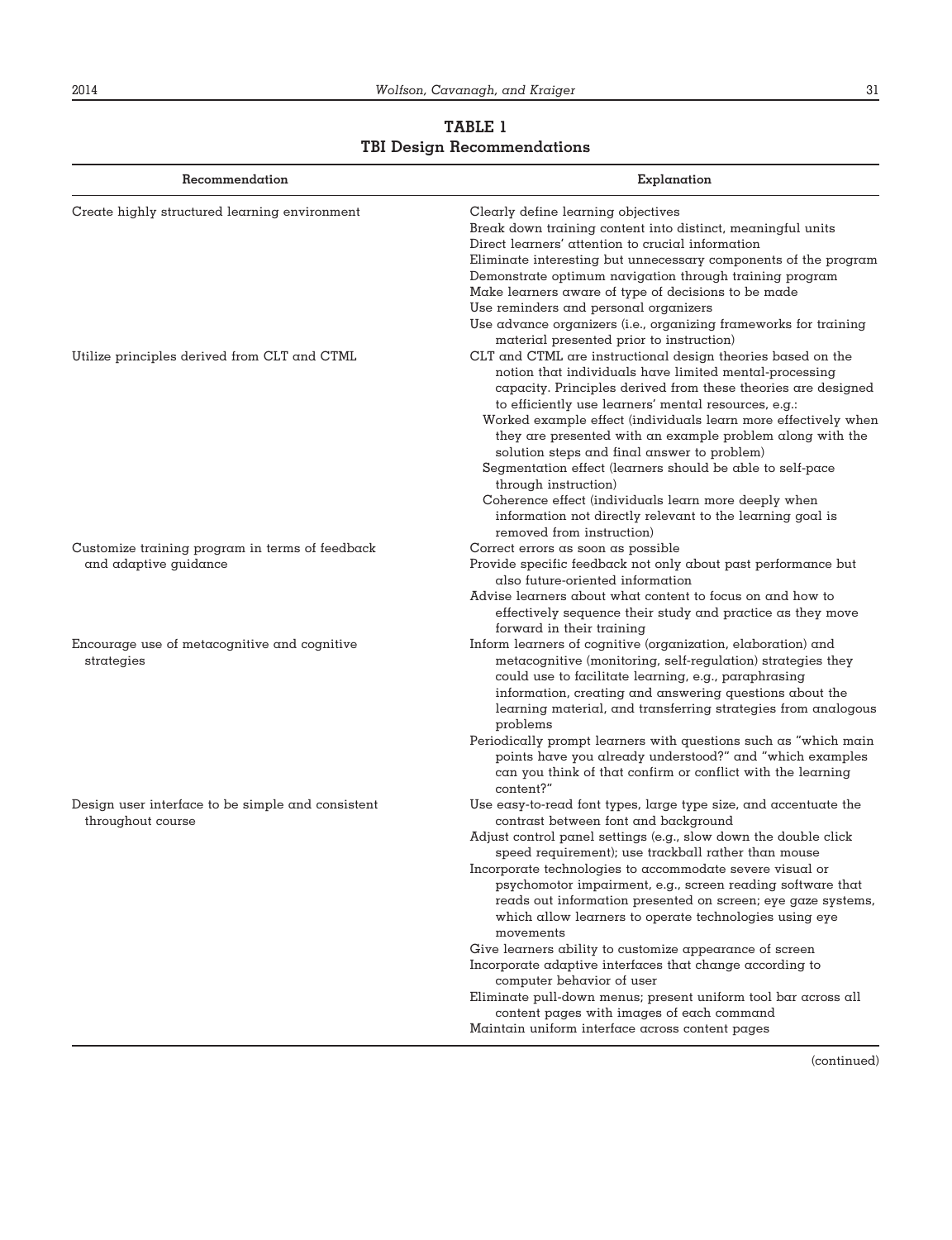| Recommendation                                                       | Explanation                                                                                                                                                                                      |
|----------------------------------------------------------------------|--------------------------------------------------------------------------------------------------------------------------------------------------------------------------------------------------|
| Implement policies and processes on organizational,                  | Implement age bias policies                                                                                                                                                                      |
| social, and psychological levels that bolster older                  | Encourage supervisors to talk positively about instruction                                                                                                                                       |
| adults' motivation and self-efficacy for learning<br>and performance | Clarify the role of TBI in terms of its impact on organizational<br>objectives                                                                                                                   |
|                                                                      | Communicate confidence in abilities and skills of older workers<br>Lighten employee workload prior to training                                                                                   |
|                                                                      | Emphasize older adults' strengths, such as experience and<br>relevant knowledge                                                                                                                  |
|                                                                      | Integrate emotionally salient motivators into training process by<br>emphasizing to older learners that through training, they will<br>be better able to help others and guide younger employees |
| Ensure help resources are readily available                          | Integrate help menus into instruction                                                                                                                                                            |
|                                                                      | Appoint supervisors or coworkers to provide assistance                                                                                                                                           |
|                                                                      | Encourage trainees to customize and personalize their on-line<br>training experience by consulting outside sources such as<br>family or business leaders                                         |

| TABLE 1     |  |
|-------------|--|
| (continued) |  |

*Note*. TBI = technology-based instruction; CLT = cognitive load theory; CTML = cognitive theory of multimedia learning.

ture to text information helpful for older learners (e.g., Noh, Shake Parsi, Joncich, Morrow, & Stine-Morrow, 2007; Soederberg Miller, 2009).

Mayer (1979) proposed that AOs should be presented under the following conditions in order to be maximally effective: (1) training content should be unfamiliar to the learner, (2) tests should measure broader learning outcomes, such as transfer and long-term retention, (3) prior to learning, contextual knowledge conveyed by the advance organizer should be well-integrated into trainees' long-term memory,  $(4)$  the AO must be designed in such  $\alpha$  way that it is actively used during the learning process. In TBI, it is important that the AO is designed to adhere to these conditions in order to optimize its effectiveness for older adults. Thompson (1997) found that when AOs became a prominent part of instructional design and users were informed of their importance to the learning process, the performance gap between older and younger adults diminished. Furthermore, Wolfson and Kraiger (2012) found that AOs, when used in accordance with the aforementioned conditions in  $\alpha$  TBI environment, significantly improved older adults' ability to generate creative solutions to applied problems.

#### **Utilize Principles Derived from CLT and CTML**

Another set of strategies for providing structure are drawn directly from principles proposed by CLT and CTML scholars. To date, only  $\alpha$  few of these principles have been tested on older adults; however, evidence suggests that they facilitate learning with this age group. For example, the *worked example effect* is the notion that individuals learn more effectively when they are presented with an example problem along with the solution steps and the final answer to the problem. According to CLT, this method is superior to conventional practice problems in which learners solve problems on their own. Van Gerven, Paas, Van Merriënboer, and Schmidt (2002) found that worked examples were significantly more beneficial for older learners compared to younger learners, presumably because they accommodate age-related cognitive deficits such as reduced WM. Worked examples impose less load on learners by reducing the need to constantly monitor their progress toward the goal of the problem. We see the worked example principle as particularly applicable in instructor-centric TBI modes (where an expert delivers the training material) or contentcentric modes (where learners engages solely with content rather than instructors or fellow learners) rather than learner-centric modes (where learners are given greater freedom to explore, make mistakes, and individualize their learning experience). Other instructional principles that have been found to improve learning outcomes for older adults include the following effects.

#### *Modality Effect*

Learning outcomes improve when information is presented in audiovisual form as opposed to in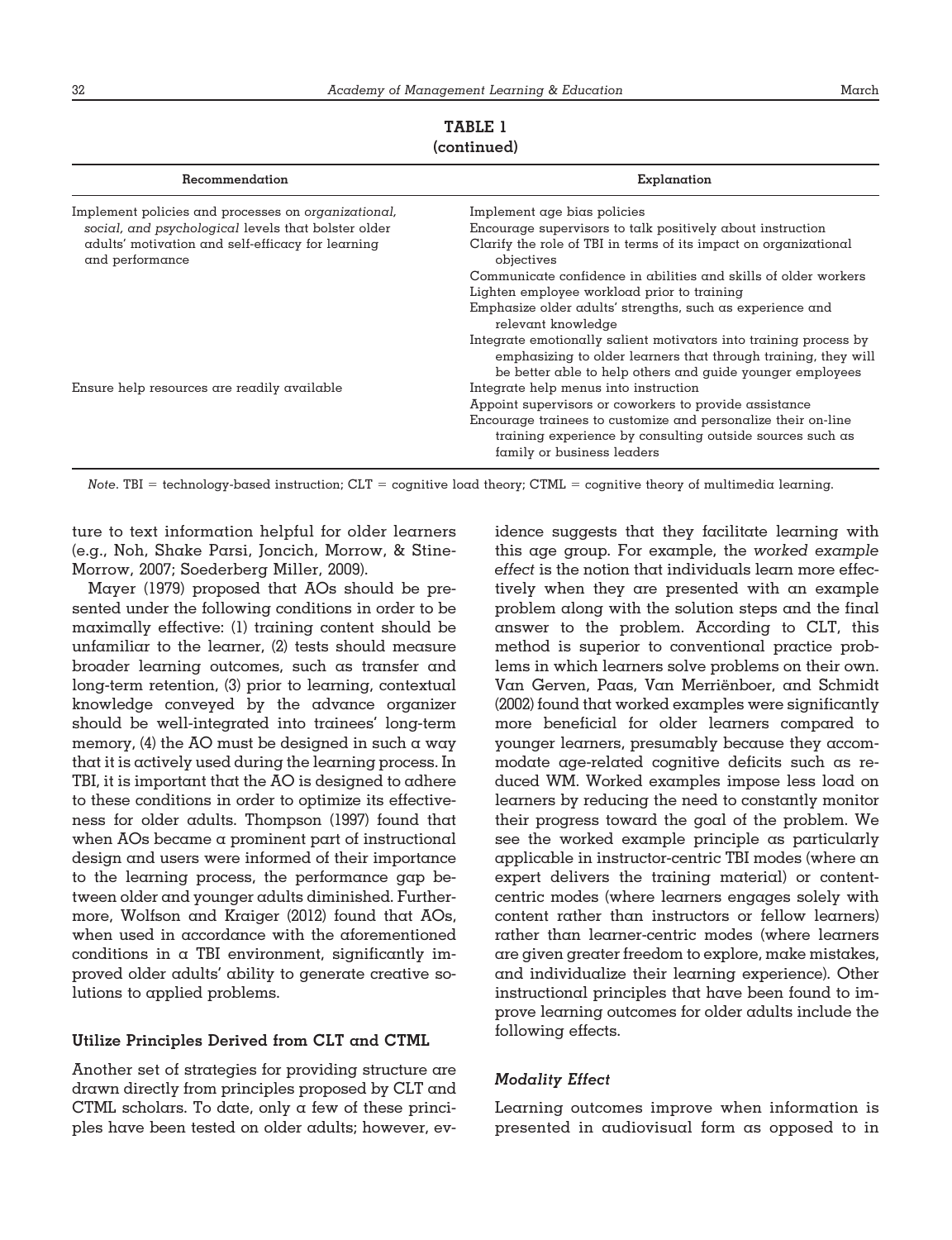only one mode. It is assumed that working memory has two separate, independent channels for processing auditory and visual information and, by utilizing both channels, there is a reduced chance of overloading either (Moreno & Mayer, 1999). Van Gerven et al. (2003) and Van Gerven, Paas, Van Merriënboer, and Schmidt (2006) found a main effect of the modality principle on learning outcomes across both older and younger adult samples.

#### *Segmentation Effect*

Given that older adults are slower to learn, they should be allowed to self-pace as they proceed through DVDs, interactive videos, web-based learning programs, simulations, and so on. Asynchronous (as opposed to synchronous) collaborative formats are advantageous in this sense, because they give users more time to generate opinions. Research suggests that when older learners can control the amount of time spent on each segment of TBI, their performance improves and age differences in learning performance diminish (Beier & Ackerman, 2005; Callahan, Kiker, & Cross, 2003).

#### *Coherence Effect*

Learning outcomes improve when information not directly relevant to the learning goal (e.g., unrelated pictures and videos) is removed from instruction (Mayer, 2005). This principle can be applied across all TBI methods. Kalyuga (2009), for example, argued that simulations should be designed such that they strip away extraneous details that are not critical to the learning objective (a leadership or team simulation concerned with *people* in an organization would be best designed without attention to broader system features such as marketing channels and cost accounting). Wolfson and Kraiger (2012) found that older adults benefited from instructional coherence in learning material presented on the computer.

#### **Customize the Training Program in the Form of Feedback and Adaptive Guidance**

Research indicates that compared to younger adults, older adults tend to make more mistakes in completing given tasks with digital devices (Czaja & Sharit, 1993; Laberge & Scialfa, 2005; Sayers, 2004), ask for help more frequently than younger adults during TBI (e.g., Craik, 1986; Zandri & Charness, 1989), don't self-regulate as spontaneously (Touron & Hertzog, 2009), and place lower value on increased choice compared to younger adults (Reed, Mikels, & Simon, 2008). Therefore, it stands to reason that older adults would require greater guidance and feedback with learner-centric TBI. In fact, studies show that older learners' computer performance improves significantly when errors are corrected as soon as possible and when taskspecific feedback is provided (Hollis-Sawyer & Sterns, 1999; Morrell & Echt, 1996).

Beyond feedback, however, older trainees may benefit significantly from adaptive guidance. *Adaptive guidance* refers to instruction in which learners are provided with not only feedback about their past performance, but also with futureoriented information (Bell & Kozlowski, 2002). For example, learners would be advised about what content they should focus on and how to effectively sequence their study and practice as they move forward in their training. Research suggests that *guided* TBI tends to produce better learning outcomes compared to TBI that is solely controlled by the learner or solely controlled by the computer program (e.g., Bell, Kanar, Liu, Forman, & Singh, 2006; Bell & Kozlowski, 2002; Santiago & Okey, 1992). Presumably, guided instruction leverages the advantages associated with both usercontrolled instruction and program-controlled instruction. Trainees tend not to be reliable judges of what and how to learn (Kraiger & Jerden, 2007; Tennyson & Rothen, 1979), so guided instruction offers them direction while also allowing them a measure of control, which trainees like. Bell and Kozlowski (2002) found that when trainees were given advice or guidance in addition to control, they acquired significantly more knowledge and performed better compared to trainees who received feedback on the same aspects of performance, but did not receive any guidance information. While not specific to older learners, these results suggest that, while feedback is important, guidance contributes above and beyond feedback to improving trainees' learning.

The reduced demands allowed low ability learners in particular to implement advice more effectively. To our knowledge, there has been no research examining the effect of adaptive guidance specifically on older adults' performance in TBI. However, research to date suggests that older learners would benefit from adaptive guidance in a TBI context, particularly in later stages of the learning process.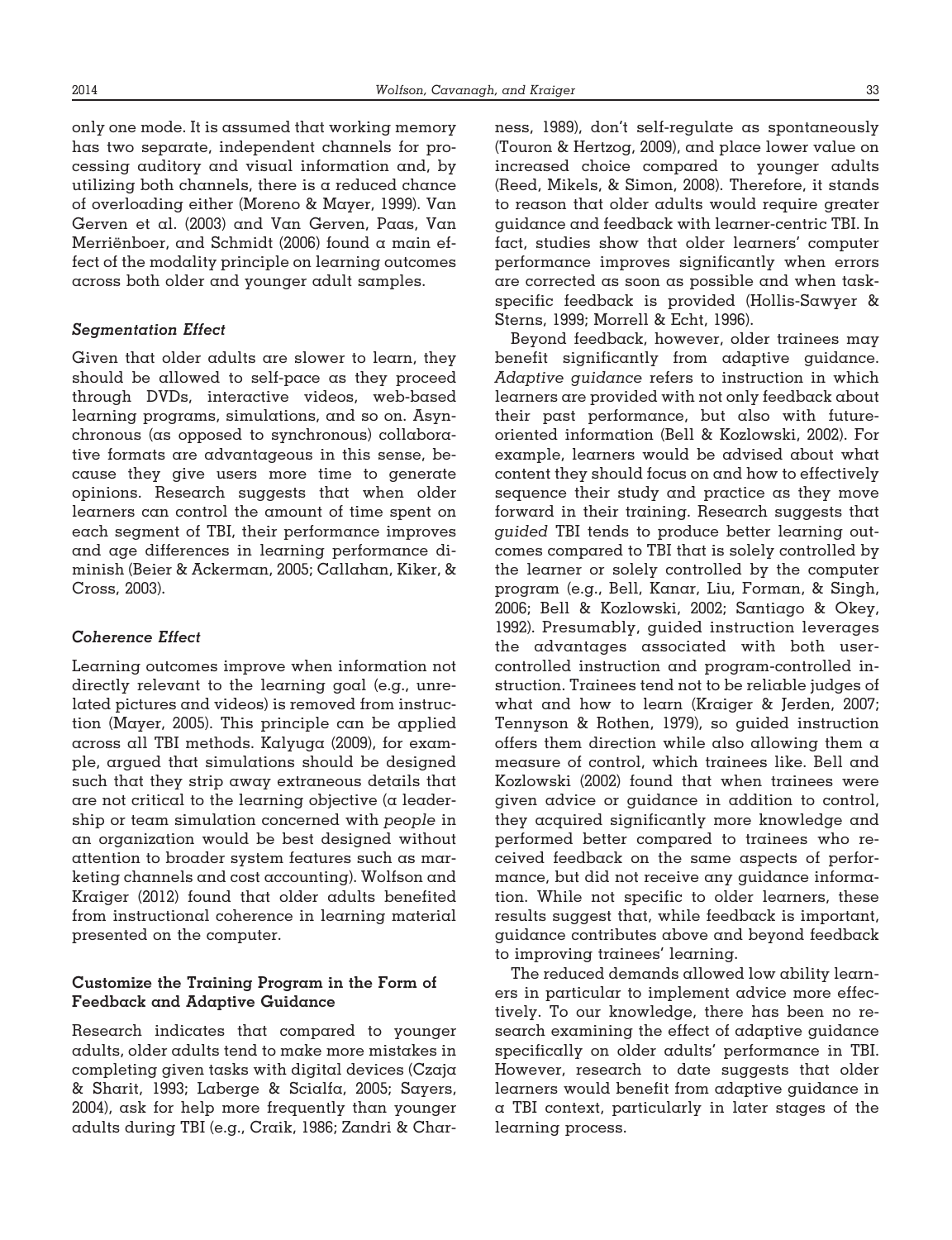#### **Encourage the Use of Metacognitive and Cognitive Strategies**

As mentioned earlier, one cognitive control process compromised by aging is metacognitive activity. In monitoring and regulating their cognitive processes, learners may employ cognitive strategies such as paraphrasing information, creating and answering questions concerning learning materials, and transferring strategies from analogous problems. These mental operations are intended to help learners elaborate and manipulate information so that it may be more effectively integrated into memory. Thus, one method of increasing metacognition among older adults is to encourage the use of metacognitive strategies.

Research suggests that prompting metacognitive strategies can boost memory performance among older adults. For example, Dunlosky and Hertzog (2001) demonstrated that when older learners were informed of cognitive strategies they could use to facilitate learning, they were more likely to use them and benefit significantly from them. Another method of fostering metacognition is to prompt learners with questions such as, "Which examples can you think of that illustrate, confirm, or conflict with the learning content?" and, "Which main points have you already understood well?" (Berthold, Nuckles & Renkl, 2007; Sitzmann, Bell, Kraiger, & Kanar, 2009; Sitzmann & Ely, 2010). Although they were not studying older adults, Berthold et al. (2007) found that subjects who were exposed to these metacognitive prompts outperformed subjects in the control condition. Similarly, Sitzmann et al. (2009) found that periodic prompts in an on-line training program improved learning (relative to a control group) for two samples of adult on-line college instructors. In order to foster greater learning among older adults in a TBI environment, it would be advantageous to have these questions posed at strategic points during instruction (e.g., after each module, as particularly difficult concepts are introduced, or at critical decision points of computer simulations).

#### **Design the User Interface to Be Simple and Consistent Throughout the Course**

Another important implication of CLT is that cognitive resources devoted to the user interface can interact with available learner resources to diminish net learning. In other words, if the learning area is "messy," or screen prompts to advance

pages or submit work vary across training content, learners may become overloaded and retain less of the relevant content. Thus, it is important that the design of the user interface takes into consideration age-related cognitive, psychomotor, and sensory declines.

In terms of text appearance, it is recommended that developers use easy-to-read font types (e.g., Helvetica), large type size, and accentuate the contrast between font and background (Bean & Laven, 2003; Charness & Boot, 2009). To accommodate older adults' reduced psychomotor speed, it may also be necessary to adjust control panel settings (e.g., slow down the double click speed requirement) and to use a trackball rather than a mouse, as the former requires users to use less force in performing tasks. On a related note, practitioners are using "adaptive technologies," a broader category of technologies that are geared toward accommodating individuals' deficits or disabilities and improving older adults' work experiences. For example, adaptive technologies intended to accommodate visual impairment include screen enlargement software and screen reading software that reads out information presented on screen, such as text and graphic icons. Technologies designed to compensate for psychomotor impairment include speech recognition systems, which allow learners to navigate through sites and input information by speaking aloud rather than using a mouse or keyboard, and eye gaze systems, which allow learners to operate technologies using simply their eye movements. Some adaptive technologies have monitoring capability—based on these data, the interface can further morph to suit the cognitive, motivational, and psychomotor profile of the individual user (AbilityHub, 2003; National Research Council, 2004). These kinds of intelligent interfaces are likely to be more beneficial to older adults because their age-induced deficits are supported and they can smoothly proceed through the program without having their attention drawn from core learning material. Furthermore, older adults should be able to manually adjust and customize the appearance of the screen and the audio settings to suit their perceptual needs. Adjustments include resizing windows, changing the colors on the screen, and altering the size of graphics (American Library Association, 2004; Moseley & Dessinger, 2007).

Other cognitive constraints should be taken into account in interface design. Jones and Bayen (1998) noted that, because older adults tend to have dif-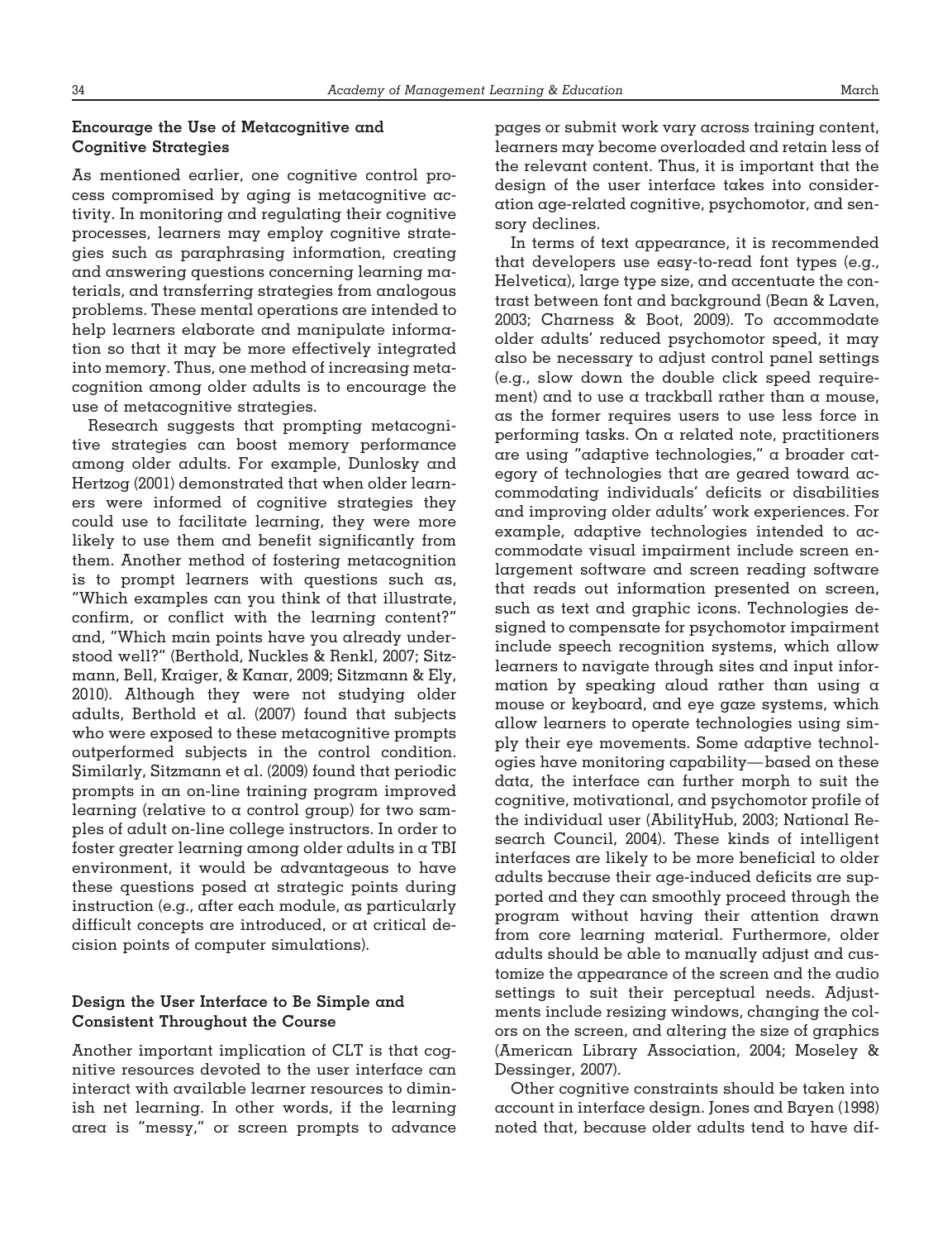ficulty remembering the source of acquired knowledge, they may not be able to remember where particular commands are located in menu systems. One solution to this issue is to eliminate pull-down menus and instead, to present a uniform toolbar across all content pages with images of each command. For example, rather than requiring users to search for the "Save" command under various menu options, users could simply click on an icon along the top of the page labeled "Save." Additionally, to preserve working memory capacity, instructional designers should consider maintaining a uniform interface across content pages (Brown & Ford, 2002), using active as opposed to passive voice, and not requiring trainees to make inferences based on the text.

In summary, we recommend that TBI for older learners should: (1) be highly structured, (2) provide feedback and adaptive guidance, (3) include metacognitive prompts, (4) utilize principles derived from CLT and CTML, and (5) design the user interface to be simple and consistent throughout the course. Arguably, these recommendations are significantly more important for older adults as the training content becomes more novel or difficult. Charness, Kelley, Bosman, and Mottram (2001) found that age-related performance differences were most prominent in computer tasks when users were novices. When intrinsic load is elevated and older adults can no longer rely on crystallized (learned and practiced) knowledge to compensate for reductions in fluid intelligence, it is critical that TBI adheres to known design principles in order to optimally support learning.

#### **MOTIVATIONAL INFLUENCES ON OLDER ADULTS' TRAINING AND TRANSFER PERFORMANCE**

#### **Socioemotional Changes**

We next we discuss socioemotional changes associated with aging and corresponding contextual features that can be implemented to optimize technology-based instruction (TBI) motivation and transfer performance. A proposed framework by Kanfer and Ackerman (2004) explains the impact of aging on work motivation and is relevant here. Kanfer and Ackerman (2004) delineated four distinct patterns of intraindividual development: loss (i.e., decline in fluid intellectual abilities), growth (i.e., gain in crystallized intelligence), reorganization (i.e., fundamentally different motives for action that accompany aging), and exchange (i.e., changes in action tendencies). We discussed aging and its association with changes in fluid and crystallized intelligence above. Below, we highlight some of the age-related changes classified under the "reorganization" and "exchange" categories that have implications for training motivation and transfer.

#### *Reorganization*

Socioemotional selectivity theory (Carstensen, 1995) is a well-recognized framework for understanding the shifts in motivation associated with aging. According to the theory, people judge age as time left *until death*, not time *since birth*. According to the theory, younger adults have an expanded time perspective, which leads them to focus on cognitive goals that might be useful immediately or sometime in the future (e.g., acquiring knowledge, career planning and development); whereas, older adults have a limited time perspective, leading them to focus on the short time they have left and pursue emotional goals (e.g., emotional regulation, social interactions with familiar others; Carstensen, Mikels, & Mather, 2006).

#### *Exchange*

*Exchange* refers to changes in action tendencies with aging. Kanfer and Ackerman (2004) reviewed exchange patterns associated with aging by drawing from research in personality, self-concept, affect and emotion, and stage-based development models. Research suggests that older adults tend to demonstrate increased conscientiousness and agreeableness, but decreases in openness to experience and career motivation (McCrae et al., 1999, 2000; Warr, Miles, & Platts, 2001). Furthermore, aging is associated with an increased need to protect one's self-concept; therefore, instructors might expect older employees to avoid challenging TBI situations or to resist fully exploring features and modules of a computer-based training program for fear of making mistakes. Alternately, older employees may seek out opportunities to demonstrate or hone their learned or practiced skills. On the positive side, older adults experience improved emotional management and functioning. Studies specifically show that older adults experience less negative emotion, better emotional regulation, better interpersonal relationships, and less anger and psychopathology compared to their younger coun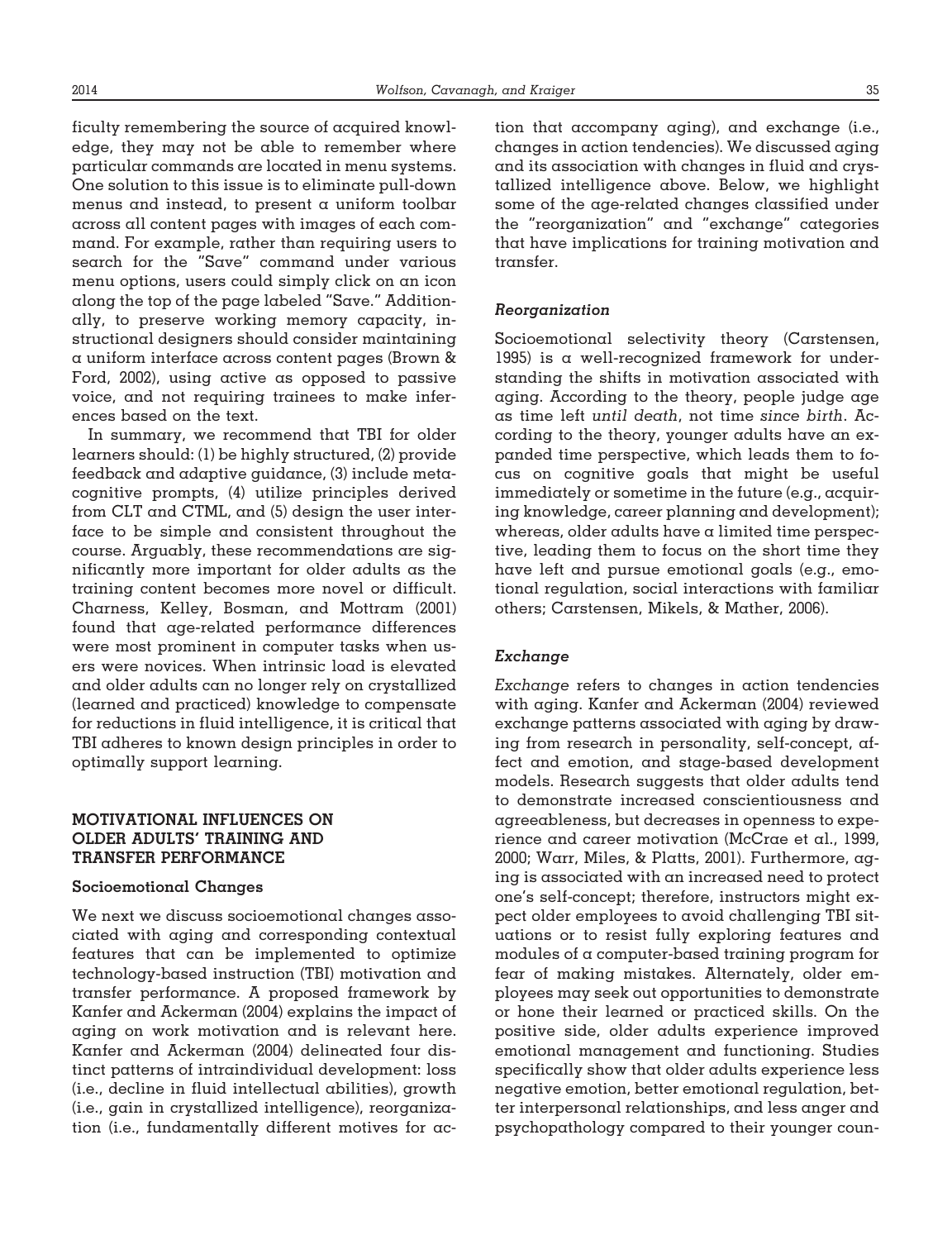terparts (see Carstensen et al., 2006, for a review). Overall, these findings indicate that we can expect older learners to have unique motivational needs with regard to the design and delivery of TBI.

#### **Older Adults' Attitudes Toward Technology**

Research reveals that, as a group, older adults have complex attitudes toward technology. On the one hand, there is evidence of wider use and positive affect toward computers among older adults over time. The Pew Report (2012), for example, found that 53% of American adults ages 65 and older use the Internet or e-mail, and, of those, 70% integrate the Internet into their daily lives. However, there are also older adults who still feel that technology is uninteresting, fear inducing, or a waste of time. Czaja and Lee (2003) and Marquie et al. (2002) showed that older adults experience greater computer anxiety and feel more negative about the effort required to utilize technology. This is often driven by their perception that computers are not relevant to their lives. Moreover, older adults have heightened concerns regarding security and privacy protection (Carpenter & Buday, 2007).

#### **Contextual Influences**

Beyond the design of the TBI itself, it is important to keep in mind that contextual factors critically influence older adults' training motivation and transfer performance. As Maurer (2001) pointed out by way of his career learning framework, selfefficacy for development is a significant intermediary variable that should be targeted to increase older learners' training and development motivation. We focus in this paper on contextual variables expected to enhance motivation and transfer for formal technology-based training programs; however, we note that promoting life-long learning (i.e., self-initiated and self-directed education beyond school or formal training programs) requires attention to even broader system features (Kraiger & Wolfson, 2011). For example, to encourage educational experiences that are self-directed and informal in nature, organizations and business schools could focus on  $(1)$  fostering a culture where experimentation, flexibility, and learning are valued; (2) embedding customized learning experiences into individuals' daily work; (3) designing a system for tracking and rewarding life-long learning behavior; (4) establishing a knowledge database where information about individuals' areas of expertise can be captured; and (5) selecting individuals into the organizations with a proclivity for continuous learning.

#### *Consideration of Organizational Context*

As mentioned earlier, socioemotional selectivity theory posits that adults tend to become less concerned with developing their skills or acquiring knowledge as they age and more concerned with fulfilling emotional goals (Carstensen, 1993). Furthermore, older adults tend to see technology as anxiety provoking and less relevant to their lives (Czaja & Lee, 2003). Accordingly, older adults may need extra encouragement to participate in TBI, to persist through it, and to utilize their new knowledge on the job. It is also worth noting that older adults are likely to occupy positions of seniority in organizations. McCall (2010) argued that leadership development is most facilitative when it involves on-the-job, experience-based learning (e.g., hardships, job assignments) rather than formal training (e.g., workshops, personal growth programs). We might expect then, that older leaders would require technology to provide support for activities in which they are already engaged (e.g., just-in-time web-based learning, e-coaching, learner-centric TBI formats), while older adults lower in the organizational hierarchy may derive greater benefit from more formal TBI programs (e.g., intelligent tutoring systems, interactive video systems).

Maurer (2001) suggested that in order to influence older adults' learning and development decisions, organizational leaders should attend to organizational variables (e.g., subtle and blatant agism), social variables (e.g., attitudes of coworkers and supervisors toward training), psychological variables (e.g., self-efficacy), and physiological variables (e.g., changes in health and cognitive ability). While Maurer proposed these contextual predictors with attention to learning and development decisions in general, arguably, they become even more influential in a TBI context with older workers because older learners experience more apprehension about TBI. While not comparing TBI to traditional training environments directly, Ronen (2010) did indeed find that some of the critical contextual antecedents of TBI transfer were self-efficacy, core self-evaluation, TBI usability, supervisor support, and workload. Additionally, physical location predicted the number of distract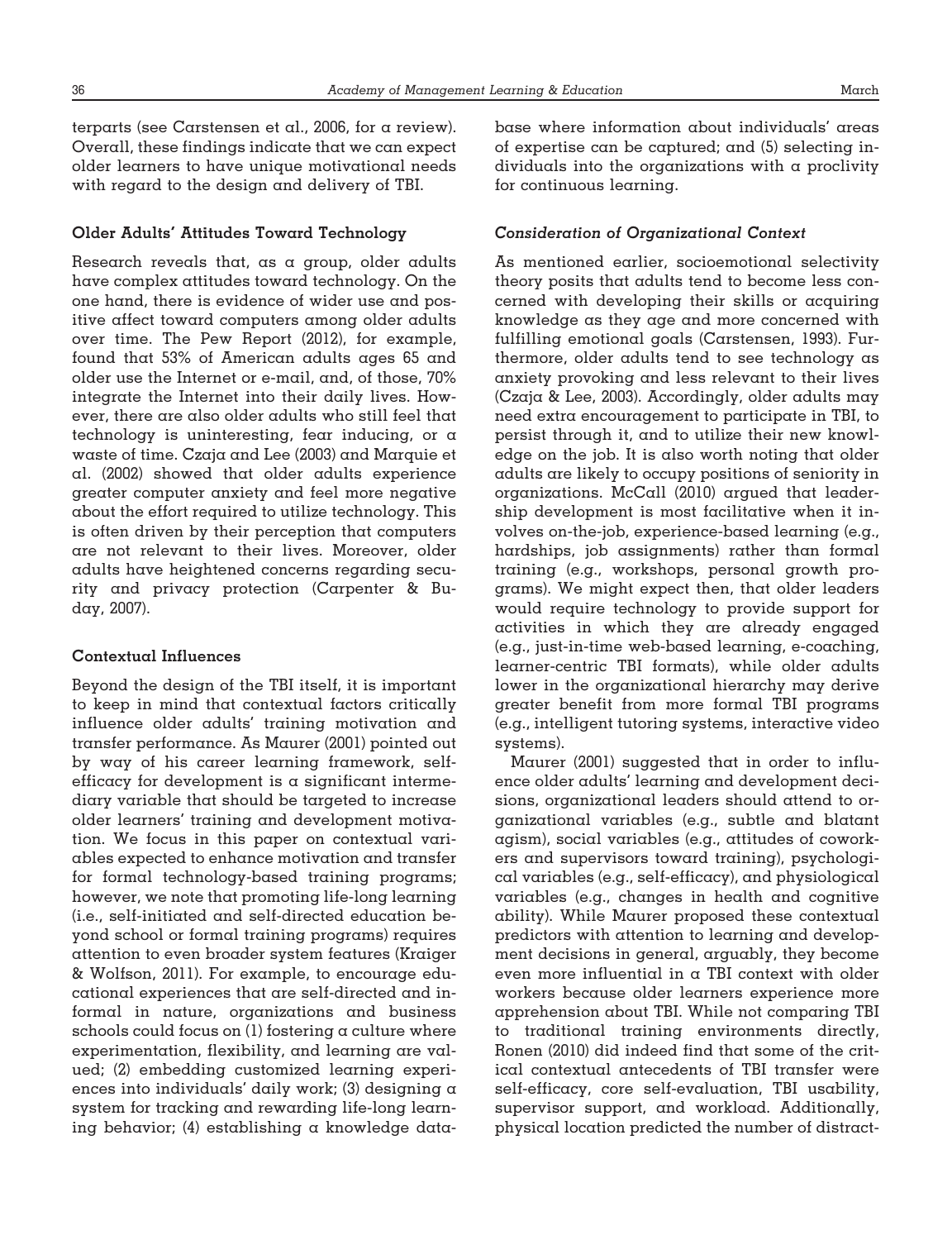ing activities in which the trainee engaged, but multitasking did not ultimately influence transfer.

Based on this framework and extant literature, organizational leaders can increase motivation and transfer of TBI by implementing age bias policies, encouraging supervisors talk positively about the instruction, clarifying the role of TBI in terms of its impact on organizational objectives, communicating confidence in the abilities and skills of older workers, rewarding participation in TBI, lightening employee workload prior to TBI participation, and ensuring TBI adheres to research-based design principles (Knowles, 1990; Rouiller & Goldstein, 1993; Tracey, Tannenbaum, & Kavanagh, 1995).

#### *Consideration of Business School Context*

The TBI design principles proposed earlier are just as relevant in a business school context as they are in an organizational context. Indeed, older adults have a considerable presence in face-toface as well as on-line business courses. Cao and Sakchutchawan (2011) accumulated 7 years' worth of demographic data from an MBA program in a comprehensive 4-year university and found that students' ages ranged from 22 to 90 and that older adults were significantly more likely to register for on-line courses. Therefore, this section is intended to provide specific guidance to business school professors facilitating technology-based courses or "blended" courses with both face-to-face and on-line components.

Older students who share the classroom and sometimes compete against younger students may be especially at risk for suffering from the negative effects of stereotype threat (Steele & Aronson, 1995). Instructors can help ameliorate this problem by emphasizing older students' strengths, such as experience and relevant knowledge. Instructors can actually use this opportunity to combat the negative stereotypes of older adults by encouraging interaction between younger and older students, for example, through group projects. Not only will this personal interaction likely help younger students overcome their negative stereotypes of older adults (cf. Allport, 1954), but group-based projects may be more motivating for older students, many of whom care more about relationships than achievement (Carstensen, 1993).

Older adults seek more help during TBI than do younger adults (e.g., Craik, 1986; Zandri & Charness, 1989). This is important in modern classrooms, many of which make technology an integral part of the course (Parker & Burnie, 2009). Lectures are often delivered using electronic media such as slide presentations, and course material is often posted on-line. Additionally, collaborative websites and social media such as Twitter and Facebook are used to encourage peer-to-peer and learner-to-instructor interactions. Instructors need to ensure that older adults are comfortable with this technology and make resources available to help them.

Finally, specific training principles can be incorporated into courses to facilitate learning for older adults. Instructors can ensure that multimedia presentations are loud enough and large enough for older learners. They can address slowing of cognitive processes by moving through the lecture at an appropriate pace. Instructors might even consider "flipping the classroom,"  $\alpha$  technique of the Khan Academy, in which students learn the material on-line at home at their own pace and then practice in the classroom using case studies or problem sets with individualized guidance and feedback from the instructor (Thompson, 2011). Finally, instructors can utilize iClickers to provide immediate feedback to older learners about their mastery of course material.

In a complete virtual-learning environment, these environmental features become less relevant. In fact, we argue that if designed appropriately, on-line formats will provide unique educational opportunities for older learners because they can take their time in learning and utilize different tools (e.g., e-mail, forums, web conferencing, simulations) to enhance their understanding of concepts. To facilitate comfort and ease with the technology-based format, instructors might provide video tutorials that depict how to navigate through the site, require students to generate customized profiles including their personal and career-related goals, and relay their personal contact information to students in case urgent issues arise. Because the instructor's presence is less apparent in an on-line setting, instructors should also encourage students to consult their classmates or outside sources such as family members or business leaders. These face-to-face interactions are a way to supplement on-line learning and allow learners to further customize and personalize their business school experience. This "blended" learning approach tends to produce more positive affective and cognitive outcomes among learners com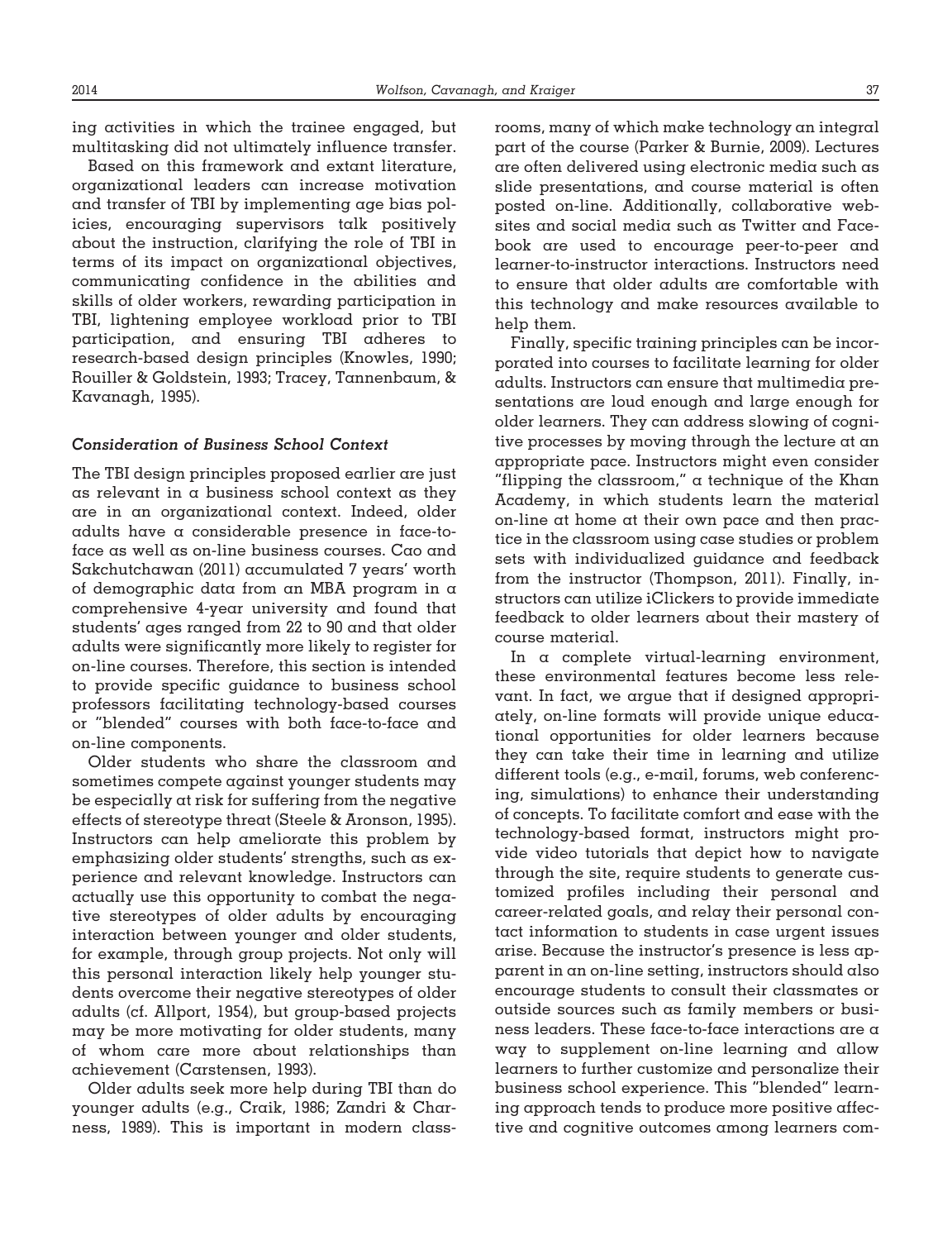pared to either face-to-face or pure e-learning (e.g., Howard & Wellins, 2008; Brandon Hall Research, 2007).

#### **RECOMMENDATIONS FOR FUTURE RESEARCH**

Although our practical recommendations are designed to aid older learners, we recognize that there is still much unknown about the relative effects on them of different instructional principles. Toward that end, we present below several areas worthy of further exploration that we expect to produce *crossover* (disordinal) age-by-treatment interactions, thus contributing to theory.

#### **Incentives and TBI**

There is a paucity of research examining strategies for enhancing older workers' motivation to participate in training (Charness & Czaja, 2006) and this is perhaps one important area where we might find age-specific differences.

With regard to psychological variables, Maurer and colleagues have focused mainly on selfefficacy and expectancy (Maurer, 2001; Maurer, Weiss, & Barbeite, 2003). We agree these are important psychological variables to investigate when looking at why older adults decide to participate in training (or not). This research has looked principally at self-efficacy at learning, but given our understanding of socioemotive differences between younger and older learners, it may be useful to look at other types of specific self-efficacy, such as self-efficacy for emotional control or selfefficacy for maintaining meaningful relationships. For example, McAdams, Aubin, and Logan (1993) found that generativity motives emerge only in midlife and are a primary source of feelings of accomplishment. *Generativity motives* refer to older individuals' desire to help others and provide support and guidance to younger generations. It is worth examining older workers' perceptions of training as an avenue to satisfy their career needs, but also an avenue to satisfy their socioemotional needs. Ultimately, we might find training programs designed for older adults should emphasize possible emotional outcomes of training, such as being better able to help coworkers or fellow MBA students, while training programs designed for younger adults should emphasize knowledgerelated outcomes of training and opportunities for career development.

Within the training itself, reward structures may need to be designed differently based on learners' age groups. Research suggests that older adults tend to experience negative affect less frequently (Carstensen, Pasupathi, Mayr, & Nesselroade, 2000) and positive affect as often (Carstensen et al., 2000) or more frequently (Mroczek & Kolarz, 1998) than do young adults. This may explain why older adults are more forgiving of negative computer experiences than are younger adults (Coyne & Nielsen, 2002). Ji, Choi, Lee, Han, Kim, and Lee (2010) posited that while a proper reward system is a critical feature for digital games, it is particularly important in games for older adults. Future researchers might investigate the differential impact of positive rewards (e.g., receiving points or virtual trophies for achieving a certain level of mastery) versus negative feedback across age groups. Of course, if an age by reward structure interaction does emerge, this is not to suggest that practitioners should design unique reward structures for older and younger adults within the same program or organization. Younger adults might perceive the situation as unfair if older adults were incentivized differently from them. Rather, practitioners might choose a particular reward structure based on the predominant age groups of trainees.

#### **On-Line Collaboration**

Research suggests that collaboration promotes positive learning outcomes in face-to-face as well as TBI contexts. For example, technology-mediated collaboration (TMC) has been shown to facilitate problem solving (e.g., Uribe, Klein, & Sullivan, 2003) and cognitive task performance (Hall, 1997). A meta-analysis of 36 studies by Susman (1998) revealed that participants in TMC conditions experienced greater increases in elaboration, higher order thinking, metacognitive processes, and divergent thinking than did participants in individual TBI. Most of these studies, however, have been conducted with K-12 students or college-age participants (e.g., Hall, 1997; Susman, 1998; Uribe et al., 2003). Furthermore, there is reason to believe that regardless of format (synchronous on-line chat, asynchronous forums such as discussion boards or e-mail, video chat), on-line collaboration may be less appealing and effective for older adults.

Technology-mediated collaboration might exacerbate age-related declines, for example, working memory (WM) capacity and reduced cognitive speed. Compared to learners in an individual TBI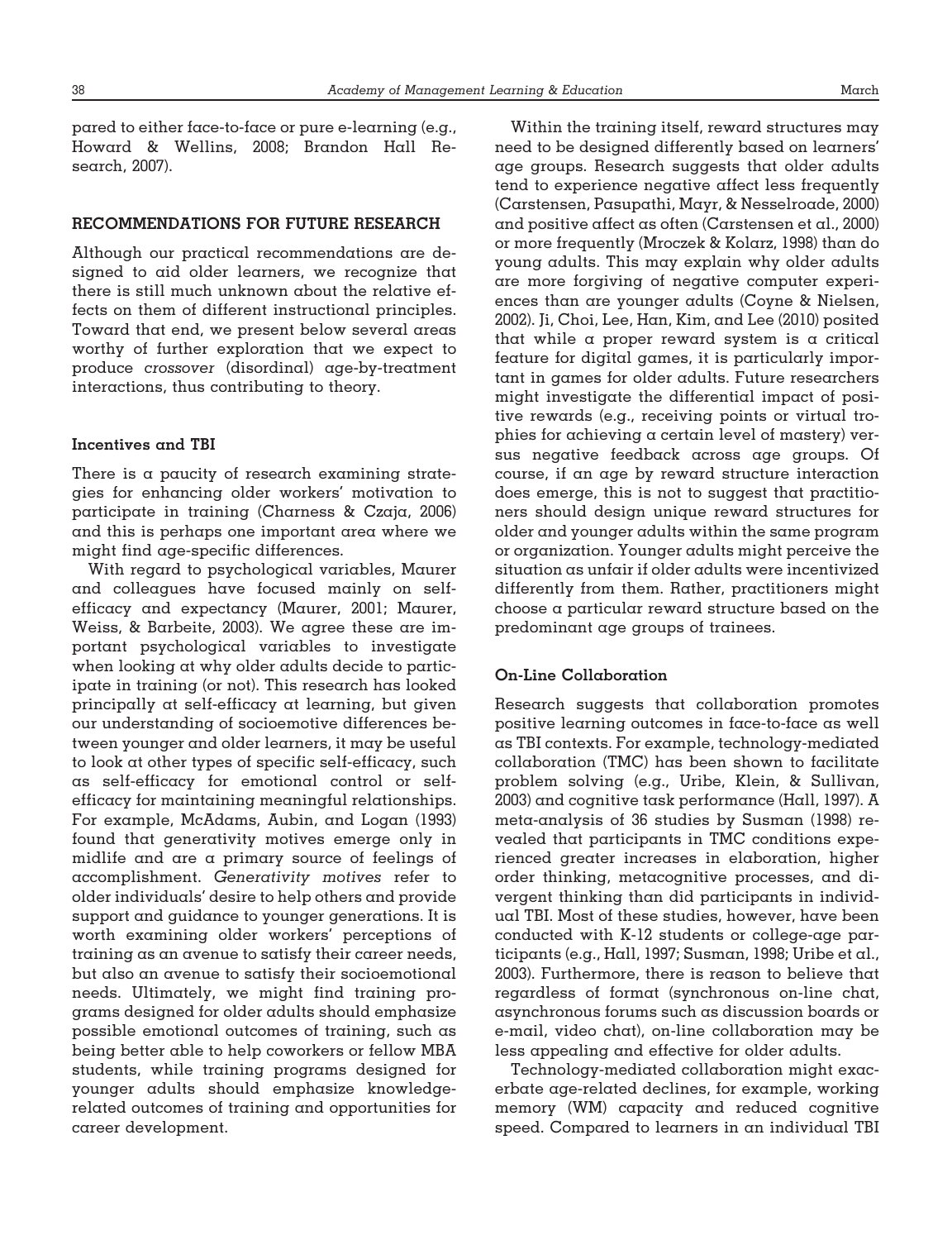session, collaborating with others requires learners to hold more information in memory. This could be overwhelming, particularly for older adults with reduced WM capacity or reduced cognitive speed. In a social training environment, individuals have limited control over the discussion pace and may not be able to effectively construct knowledge structures around the training material. Synchronous chat rooms are likely to be particularly detrimental to learning for older adults because conversations in a chat room may be more disjointed compared to free-flowing face-to-face conversations. Older adults have particular difficulty integrating and coordinating information, and therefore, might struggle in  $\alpha$  chat room. We encourage future research to explore the influence of various technology-mediated forms of collaboration on learning outcomes of older and younger adults.

#### **Procedural Versus Conceptual Training**

There is some research to suggest that older adults require step-by-step procedural training compared to younger adults, who may require more conceptual model-based training (e.g., Carter & Beier, 2010). Caplan and Schooler (1990) found that older adults performed significantly worse than younger adults after they were presented with an analogical model of a software program. Furthermore, Mitchell, Brown, and Murphy (1990) found that procedural training was more beneficial to training performance compared to concept training and that this effect was more pronounced for older adults. For more examples, see Mead and Fisk (1998); Meade and colleagues (1997), and Morrell, Park, Mayhorn, and Echt (1995).

There are multiple theoretical explanations for why procedural training may be more beneficial to older adults than conceptual model-based training. Cognitive load theory (CLT) would posit that conceptual training poses too much germane load on older adults. Caplan and Schooler (1990) reasoned that, compared to younger adults, older adults have inferior processing capacity to elaborate, organize, and extract rules from conceptual models. We need more research in this area to confirm if this is a consistent finding, under what circumstances this age by training intervention interaction (concept vs. action) occurs, and for which learning outcome measures.

#### **Technology-Based Information Resources**

Organizations are increasingly using knowledge management techniques in which information about what and how to perform tasks is mined, stored, and then disseminated on demand to workers, delivering just-in-time training. Knowledge management is distinct from TBI in that instruction is usually a dynamic process where information is intentionally conveyed to learners; whereas, information stored in knowledge management systems is largely static—that is, the information is usually controlled by a set of experts and offered as a relatively fixed system through which learners can access content (Brown, Charlier, & Pierotti, 2012). Due to the differences in these information systems, research is needed to find out if, and to what extent, effective design principles for TBI transfer to knowledge management systems.

#### **Exploring New Methodologies for TBI Development**

Moving forward, researchers and instructional designers might focus on using more innovative approaches to determining how older learners interact with and respond to various TBI manipulations. For example, researchers might conduct cognitive task analyses (via interviews, verbal report, or diagramming methods; Chipman, Schraagen, & Shalin, 2000) to model cognitive processes involved in TBI. This can ultimately give us insight into how older and younger adults approach training tasks and how they might learn best. Another potential avenue is to use eye-tracking methodologies or neurocognitive measurements from EEGs or MRIs to determine how the brain responds to different instructional manipulations. If different parts of the brain are activated across age groups, this may indicate that older and younger adults have different mechanisms for learning, and that agespecific instruction is necessary.

Roos, Dickinson, Goodman, Mival, Syme, and Tiwari (2003) of the Usable Technology for Older People: Inclusive and Appropriate (UTOPIA) project introduced the concept of mutual inspiration in TBI design. According to this approach, TBI development is a collaborative, formative evaluation process between the older learner and the instructional designer. Both parties aim to gain common ground and understanding through asking each other questions and observing how the other interacts with technology and makes decisions regard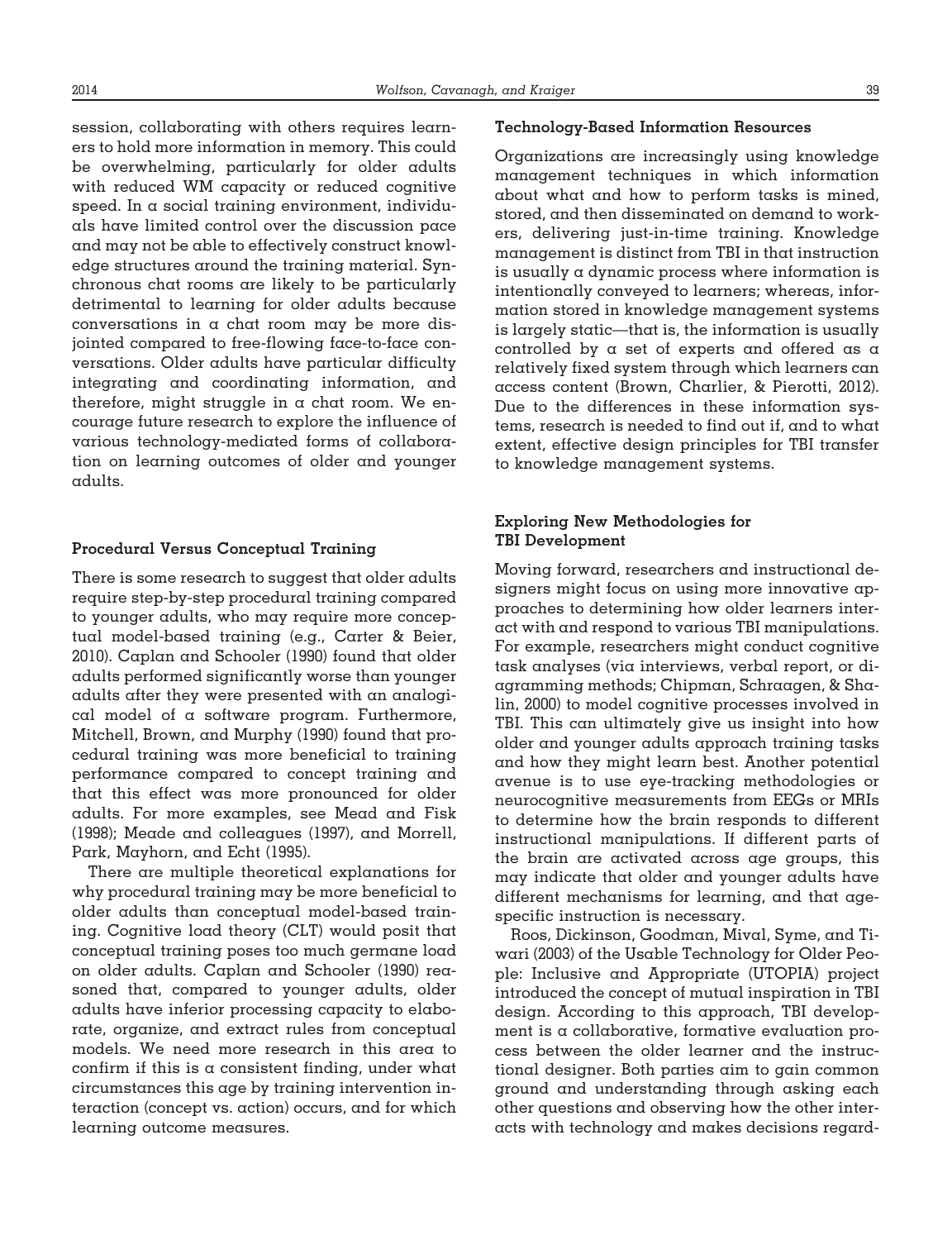ing learning. This approach to TBI development is unique in that both parties have relatively equal say in the design process. The hope is that mutual involvement in technology development from start to finish will spark innovation and products that are optimally suited to older users. This is a relatively new methodology and future research is needed to affirm its value.

Another potentially fruitful avenue is to investigate the more proximal predictors of age effects in technology-based instruction. We know that older adults tend to have cognitive and motivational processes that are distinct from younger adults, but what kinds of changes are accounting for most of the learning difference in TBI settings? It may be useful to segment older adults into smaller groups (old-old vs. young-old; psychological age, personality, computer experience) to determine the relative importance of age-related variables in computer-assisted learning. By gaining insight into this question, practitioners and researchers can better understand and accommodate the technology needs of older adults.

#### **CONCLUSION**

We have outlined several important instructional design and contextual considerations for delivering technology-based instruction to older adults in an organizational and business school setting. Older adults experience a series of psychological, cognitive, and psychomotor changes, which must be attended to in training design. As discussed here, older adults should be given technologybased instruction that (1) is highly structured, (2) provides feedback and adaptive guidance, (3) includes metacognitive prompts, (4) incorporates principles derived from cognitive load theory and cognitive theory of multimedia learning, and (5) includes a user interface that is simple and consistent throughout the course. Furthermore, effort should be expended toward creating contextual conditions that improve self-efficacy and training motivation among older employees and MBA students. As we mentioned, further research should be conducted to determine if there is a need for age-specific instructional formats and if so, to determine what instructional principles are helpful for which age group, under what conditions, and why.

#### **REFERENCES**

AbilityHub. 2003. Assistive technology solutions. Available at: [http://www.abilityhub.com.](http://www.abilityhub.com)

- Allen, E., & Seaman, J. 2011. Going the distance: Online education in the United States in 2011. Available at: [http://www.babson.](http://www.babson.edu/Academics/centers/blank-center/global-research/Documents/going-the-distance.pdf) [edu/Academics/centers/blank-center/global-research/](http://www.babson.edu/Academics/centers/blank-center/global-research/Documents/going-the-distance.pdf) [Documents/going-the-distance.pdf.](http://www.babson.edu/Academics/centers/blank-center/global-research/Documents/going-the-distance.pdf) Accessed October 14, 2012.
- Allport, G. W. 1954. *The nature of prejudice.* Cambridge, MA: Perseus Books.
- American Library Association. 2004. Seniors and computer technology. *Library Technology Reports,* 40: 32– 40.
- Backman, L., Small, B. J., Wahlin, A., & Larsson, M. 2000. Cognitive functioning in very old age. In F. I. M. Craik & T. A. Salthouse (Eds.), *Handbook of aging and cognition* (2nd ed.): 499 –558. Hillsdale, NJ: Erlbaum.
- Baddeley, A. 1992. Working memory: The interface between memory and cognition. *Journal of Cognitive Neuroscience,* 4: 281–288.
- Bean, C., & Laven, M. 2003. Adapting to seniors: Computer training for older adults. *Florida Libraries,* 46: 5–7.
- Beier, M. E. 2008. Age and learning in organizations. In G. P. Hodgkinson & J. K. Ford (Eds.). *International review of industrial and organizational psychology,* 23: 83–105. West Sussex, England: Wiley.
- Beier, M. E., & Ackerman, P. L. 2005. Age, ability, and the role of prior knowledge on the acquisition of new domain knowledge: Promising results in a real-world learning environment. *Psychology and Aging,* 20: 341–355.
- Beier, M. E., Teachout, M. S., & Cox, C. B. 2012. The training and development of an aging workforce. In J. W. Hedge & W. C. Borman (Eds.), *Work and aging handbook:* 436 – 453. New York: Oxford University Press.
- Bell, B. S., Kanar, A., Liu, X., Forman, J., & Singh, M. 2006. Adaptive guidance: Effects on self-regulated learning in technology-based training. Center for Advanced Human Resource Studies Working paper series wp06-17, 1–34. Ithaca, NY: Cornell University.
- Bell, B. S., & Kozlowski, S. W. J. 2002. Adaptive guidance: Enhancing self-regulation, knowledge and performance in technologybased training. *Personnel Psychology,* 55: 267–306.
- Berthold, K., Nuckles, M., & Renkl, A. 2007. Do learning protocols support learning strategies and outcomes? The role of cognitive and metacognitive prompts. *Learning and Instruction,* 17: 564 –577.
- Bopp, K. L., & Verhaeghen, P. 2005. Aging and verbal memory span: A meta-analysis. *Journals of Gerontology. Series B: Psychological Sciences and Social Sciences,* 60: 223–233.
- Brown, K. G., Charlier, S. D., & Pierotti, A. 2012. E-learning at work: Contributions of past research and suggestions for the future. In G. P. Hodgkinson & J. K. Ford (Eds.), *International review of industrial and organizational psychology.* Oxford: Wiley-Blackwell.
- Brown, K. G., & Ford, J. K. 2002. Using computer technology in training: Building an infrastructure for active learning. In K. Kraiger (Ed.), *Creating, implementing, and maintaining effective training and development: State-of-the-art lessons for practice:* 192–233. San Francisco: Jossey-Bass.
- Callahan, J., Kiker, D., & Cross, T. 2003. Does method matter? A meta-analysis of the effects of training method on older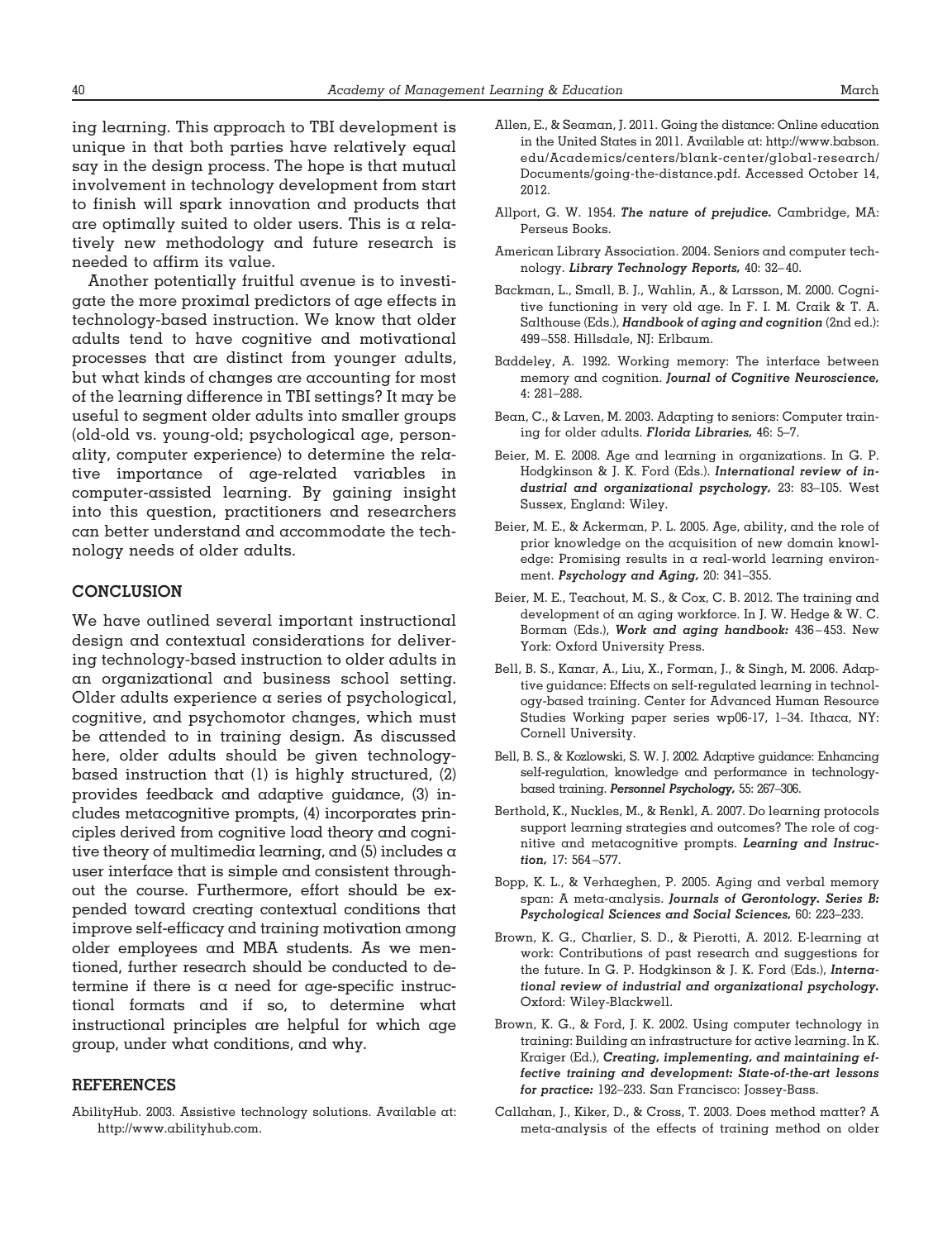learner training performance. *Journal of Management,* 29: 663– 680.

- Cao, Y., & Sakchutchawan, S. 2011. Online vs. traditional MBA: An empirical study of students' characteristics, course satisfaction, and overall success. *The Journal of Human Resource and Adult Learning,* 7.
- Caplan, L. J., & Schooler, C. 1990. The effects of analogical training models and age on problem-solving in a new domain. *Experimental Aging Research,* 16: 151–154.
- Carpenter, B. D., & Buday, S. 2007. Computer use among older adults in a naturally occurring retirement community. *Computers in Human Behavior,* 23: 3012–3024.
- Carstensen, L. L. 1993. Motivation for social contact across the life span: A theory of socioemotional selectivity. In J.E. Jacobs (Ed.), *Nebraska symposium on motivation: 1992, Developmental perspectives on motivation,* 40: 209 –254. Lincoln: University of Nebraska Press.
- Carstensen, L. 1995. Evidence for a life-span theory of socioemotional selectivity. *Current Directions in Psychological Science,* 4: 151–156.
- Carstensen, L., Mikels, J., & Mather, M. 2006. Aging and the intersection of cognition, motivation, and emotion. In J. Birren & K. W. Schaie (Eds.), *Handbook of the psychology of aging:* 343–362. Amsterdam, Netherlands: Elsevier.
- Carstensen, L. L., Pasupathi, M., Mayr, U., & Nesselroade, J. R. 2000. Emotional experience in everyday life across the adult life span. *Journal of Personality and Social Psychology,* 79:  $644 - 655$
- Carter, M., & Beier, M. E. 2010. The effectiveness of error management training with working aged adults. *Personnel Psychology,* 63: 641– 675.
- Cerella, J. 1990. Aging and information processing rates in the elderly. In J. E. Birren & K. W. Schaie (Eds.), *Handbook of the psychology of aging:* 201–221. New York: Academic Press.
- Charness, N., & Boot, W. R. 2009. Aging and information technology use: Potential and barriers. *Current Directions in Psychological Science,* 18: 253–258.
- Charness, N., & Czaja, S. J. 2006. *Older worker training: What we know and don't know.* Washington, DC: AARP Public Policy Institute. Available at: [http://assets.aarp.org/rgcenter/econ/](http://assets.aarp.org/rgcenter/econ/2006_22_worker.pdf) [2006\\_22\\_worker.pdf.](http://assets.aarp.org/rgcenter/econ/2006_22_worker.pdf)
- Charness, N., Kelley, C. L., Bosman, E. A., & Mottram, M. 2001. Word processing training and retraining: Effects of adult age, experience, and interface. *Psychology and Aging,* 16: 110 –127.
- Chipman, S. F., Schraagen, J. M., & Shalin, V. L. 2000. Introduction to cognitive task analysis. In J. M. Schraagen, S. F. Chipman, & V. L. Shalin (Eds.), *Cognitive task analysis:* 3–23. Mahwah, NJ: Erlbaum.
- Connelly, S. L., Hasher, L., & Zacks, R. T. 1991. Age and reading: The impact of distraction. *Psychology and Aging,* 6: 533–541.
- Coyne, K. P., & Nielsen, J. 2002. *Web usability for senior citizens: Design guidelines based on usability studies with people age 65 and older:* 126. Fremont, CA: Nielsen Norman Group.
- Craik, F. I. M. 1986. A functional account of age differences in memory. In F. Klix & H. Hagendorf (Eds.), *Human memory*

*and cognitive capabilities, mechanisms and performance (Part A):* 409 – 422. Amsterdam: North-Holland.

- Crow, A. 2002. What's age got to do with it? Teaching older students in computer-aided classrooms. *Teaching English in the Two-Year College,* 27: 400 – 406.
- Czaja, S. J., & Lee, C. C. 2003. Designing computer systems for older adults. In J. Jacko & A. Sears (Eds.), *The humancomputer interaction handbook,* 413– 427. Mahwah, NJ: Erlbaum.
- Czaja, S., & Lee, C. C. 2007. The impact of aging on access to technology. *Universal Access in the Information Society,* 5: 341–349.
- Czaja, S. J., & Sharit, J. 1993. Age differences in the performance of computer-based work. *Psychology and Aging,* 8: 69 – 87.
- Czaja, S. J., & Sharit, J. 1998. Age differences in attitudes towards computers. *Journals of Gerontology. Series B: Psychological Sciences and Social Sciences,* 53B: 329 –340.
- DeRouin, R. E., Fritsche, B. A., & Salas, E. 2004. Optimizing e-learning: Research based guidelines for learner-controlled training. *Human Resource Management,* 43: 147–162.
- Dunlosky, J., & Hertzog, C. 2001. Measuring strategy production during associative learning: the relative utility of concurrent versus retrospective reports. *Memory and Cognition,* 29: 247–253.
- Echt, K. W., Morrell, R. W., & Park, D. C. 1998. The effects of age and training formats on basic computer skill acquisition in older adults. *Educational Gerontology,* 24: 3–25.
- *Economist*. 2006, February. *Turning boomers into boomerangs.* 378: 65– 67.
- Fisk, J. E., & Sharp, C. A. 2004. Age-related impairment in executive functioning: Updating, inhibition, shifting, and access. *Journal of Clinical and Experimental Neuropsychology,* 26: 874 – 890.
- Green, M., & McGill, E. 2011. *State of the industry, 2011: ASTD's annual review of workplace learning and developmental data.* Alexandria, VA: ASTD.
- Hall, D. 1997. Computer mediated communication in postcompulsory teacher education. *Open Learning,* 12: 54 –56.
- Hasher, L., & Zacks, R. 1988. Working memory, comprehension, and aging: A review and a new view. In G. H. Bower (Ed.), *The psychology of learning and motivation: Advances in research and theory,* 22: 193–225. San Diego, CA: Academic Press.
- Head, D., Raz, N., Gunning-Dixon, F., Williamson, A., & Acker, J. D. 2002. Age-related differences in the course of cognitive skill acquisition: The role of regional cortical shrinkage and cognitive resources. *Psychology and Aging,* 17: 72– 84.
- Hertzog, C., & Dunlosky, J. 2004. Aging, metacognition, and cognitive control. In K. W. Spence (Ed.), *The psychology of learning and motivation: Advances in research and theory,* 45: 215–251. San Diego, CA: Academic Press.
- Hollis-Sawyer, L. A., & Sterns, H. L. 1999. A novel goal-oriented approach for training older adult computer novices: Beyond the effects of individual-difference factors. *Educational Gerontology,* 25: 661– 684.
- Horn, J. L., & Cattell, R. B. 1967. Age differences in fluid and crystallized intelligence. *Acta Psychologica,* 26: 107–129.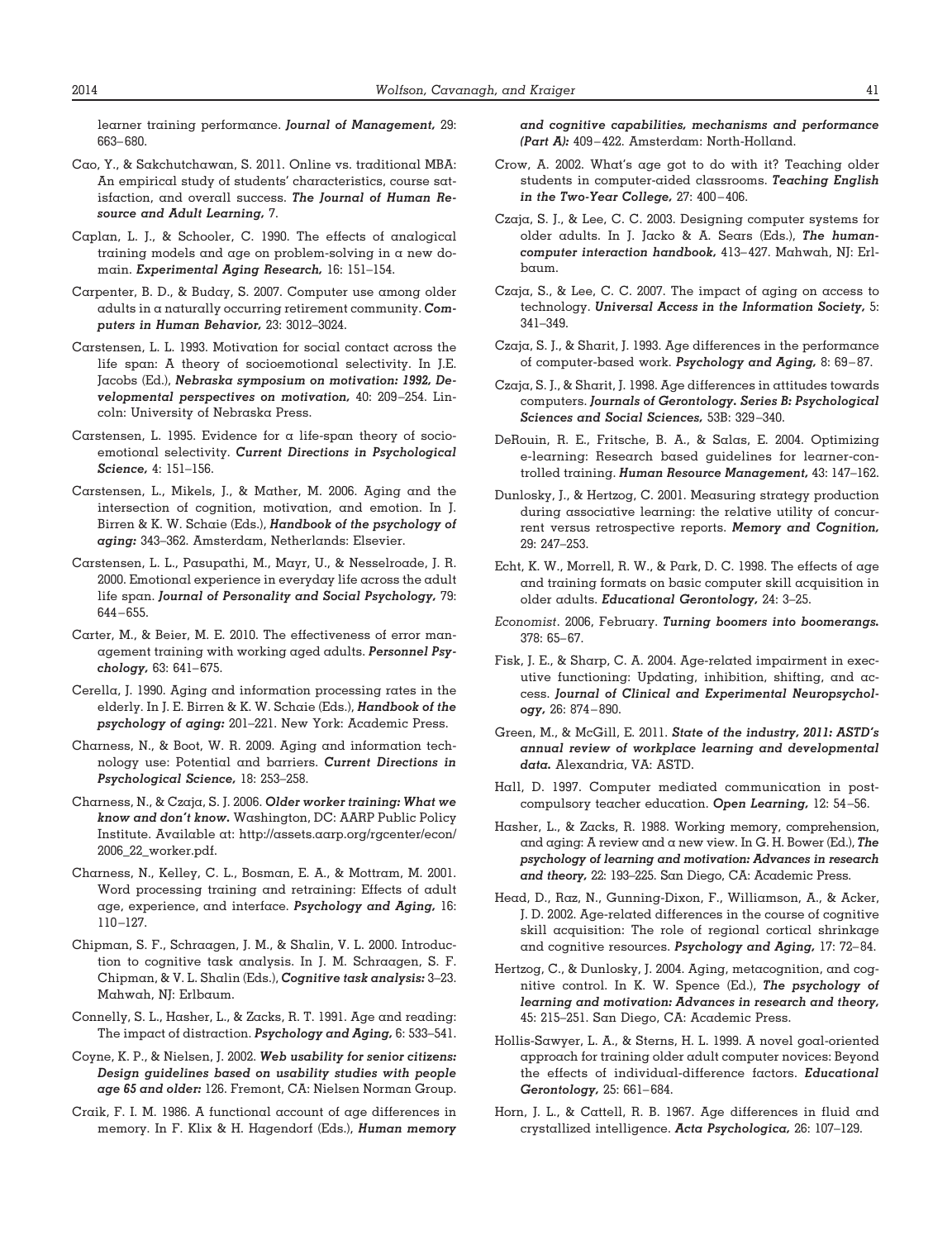- Howard, A., & Wellins, R. 2008. *Global leadership forecast 2008/ 2009.* Bridgeville, PA: Development Dimensions International.
- Ji, Y. G., Choi, J., Lee, J. Y., Han, K., Kim, J., & Lee, I. 2010. Older adults in an aging society and social computing: A research agenda. *International Journal of Human Computer Interaction,* 26: 1122–1146.
- Jones, B. D., & Bayen, U. J. 1998. Teaching older adults to use computers: Recommendations based on cognitive aging research. *Educational Gerontology,* 24: 675– 689.
- Kalyuga, S. 2009. Optimizing cognitive load in instructional simulations and games. In S. Kalyuga (Ed.), *Managing Cognitive Load in Adaptive Multimedia Learning:* 198 –216. Hershey, PA: Information Science Reference.
- Kanfer, R., & Ackerman, P. L. 1989. Motivation and cognitive abilities: An integrative/aptitude-treatment interaction approach to skills acquisition. *Journal of Applied Psychology,* 74: 657– 690.
- Kanfer, R., & Ackerman, P. L. 2004. Aging, adult development, and work motivation. *Academy of Management Review,* 29:  $440 - 458$
- Kennedy, K. M., Partridge, T., & Raz, N. 2008. Age-related differences in acquisition of perceptual-motor skills: Working memory as a mediator. *Neuropsychology, Development, and Cognition. Section B, Aging, Neuropsychology and Cognition,* 15: 165–183.
- Kim, S., Hasher, L., & Zacks, R. 2007. Aging and benefit of distractibility. *Psychonomic Bulletin and Review,* 14: 301–305.
- Knowles, M. 1990. *The adult learner: A neglected species,* 4th ed. Houston, TX: Gulf Publishing.
- Koller, V., Harvey, S., & Magnotta, M. 2006. Technology-based learning strategies. Available at: [http://www.doleta.gov/](http://www.doleta.gov/reports/papers/tbl_paper_final.pdf) [reports/papers/tbl\\_paper\\_final.pdf.](http://www.doleta.gov/reports/papers/tbl_paper_final.pdf) Accessed October 10, 2012.
- Koriat, A. 2007. Metacognition and consciousness. In P. D. Zelazo, M. Moscovitch & E. Thompson (Eds.), *The Cambridge handbook of consciousness:* 289 –325. New York: Cambridge University Press.
- Kraiger, K., & Ford, J. K. 2006. The expanding role of workplace training: Themes and trends influencing training research and practice. In L. L. Koppes (Ed.), *Historical perspectives in industrial and organizational psychology:* 281–309. Mahwah, NJ: Erlbaum.
- Kraiger, K., & Jerden, E. 2007. A new look at learner control: Meta-analytic results and directions for future research. In S. M. Fiore and E. Salas (Eds.), *Where is the learning in distance learning? Towards a science of distributed learning and training:* 65–90. Washington, DC: American Psychological Association.
- Kraiger, K., & Wolfson, N. 2011. Assessing learning needs and outcomes in lifelong learning support systems. In M. London (Ed.), *Handbook of lifelong learning:* 441– 471. New York: Oxford University Press.
- Laberge, J. C., & Scialfa, C. T. 2005. Predictors of web navigation performance in a life span sample of adults. *Human Factors,* 47: 289 –302.
- Linardopoulos, N. 2010. Teaching and learning public speaking

online. *MERLOT Journal of Online Learning and Teaching,* 6(1): 198 –209.

- Luiten, J., Ames, W., & Ackerson, G. 1980. A meta-analysis of the effects of advanced organizers on learning and retention. *American Educational Research Journal,* 17: 211–218.
- Marquié, J. C., Jourdan-Boddaert, L. L., & Huet, N. N. 2002. Do older adults underestimate their actual computer knowledge? *Behaviour & Information Technology,* 21: 273–280.
- Maurer, T. J. 2001. Career-relevant learning and development, worker age, and beliefs about self-efficacy for development. *Journal of Management,* 27: 123–140.
- Maurer, T. J., Weiss, E. M., & Barbeite, F. G. 2003. A model of involvement in work-related learning and development activity: The effects of individual, situational, motivational, and age variables. *Journal of Applied Psychology,* 88: 707– 724.
- Mayer, R. E. 1979. Twenty years of research on advance organizers: Assimilation theory is still the best predictor of results. *Instructional Science,* 8: 133–167.
- Mayer, R. E. 2001. *Multimedia learning.* Cambridge: Cambridge University Press.
- Mayer, R. E. 2005. *The Cambridge handbook of multimedia learning.* Cambridge: Cambridge University Press.
- Mayhorn, C. B., Stronge, A. J., McLaughlin, A. C., & Rogers, W. A. 2004. Older adults, computer training, and the systems approach: A formula for success. *Educational Gerontology,* 30: 185–203.
- Mayr, U., & Kliegl, R. 1993. Sequential and coordinative complexity: Age-based processing limitations in figural transformations. *Journal of Experimental Psychology. Learning, Memory, and Cognition,* 19: 1297–1320.
- Mayr, U., Kliegl, R., & Krampe, R. T. 1996. Sequential and coordinative processing dynamics in figural transformations across the life span. *Cognition,* 59: 61–90.
- McAdams, D. P., Aubin, St. de E., & Logan, R. L. 1993. Generativity among young, mid-life, and older adults. *Psychology and Aging,* 8: 221–230.
- McCabe, D. P., Roediger, H. L., McDaniel, M. A., Balota, D. A., & Hambrick, D. Z. 2010. The relationship between working memory capacity and executive functioning: Evidence for a common executive attention construct. *Neuropsychology,* 24: 222–243.
- McCall, M. W. 2010. Recasting leadership development. *Industrial and Organizational Psychology,* 3: 3–19.
- McCrae, R. R., Costa, P. T., Jr., Ostendorf, F., Angleitner, A., Hrebícková, M., Avia, M. D., Sanz, J., Sánchez-Bernardos, M. L., Kusdil, M. E., Woodfield, R., Saunders, P. R., & Smith, P. B. 2000. Nature over nurture: Temperament, personality, and life span development. *Journal of Personality and Social Psychology,* 78: 173–186.
- McCrae, R. R., Costa, P. T., Jr., Pedroso de Lima, M., Simões, A., Ostendorf, F., Angleitner, A., Marusić, I., Bratko, D., Caprara, G. V., Barbaranelli, C., Chae, J. H., & Piedmont, R. L. 1999. Age differences in personality across the adult life span: Parallels in five cultures. *Developmental Psychology,* 35: 466 – 477.
- Mead, S., & Fisk, A. D. 1998. Measuring skill acquisition and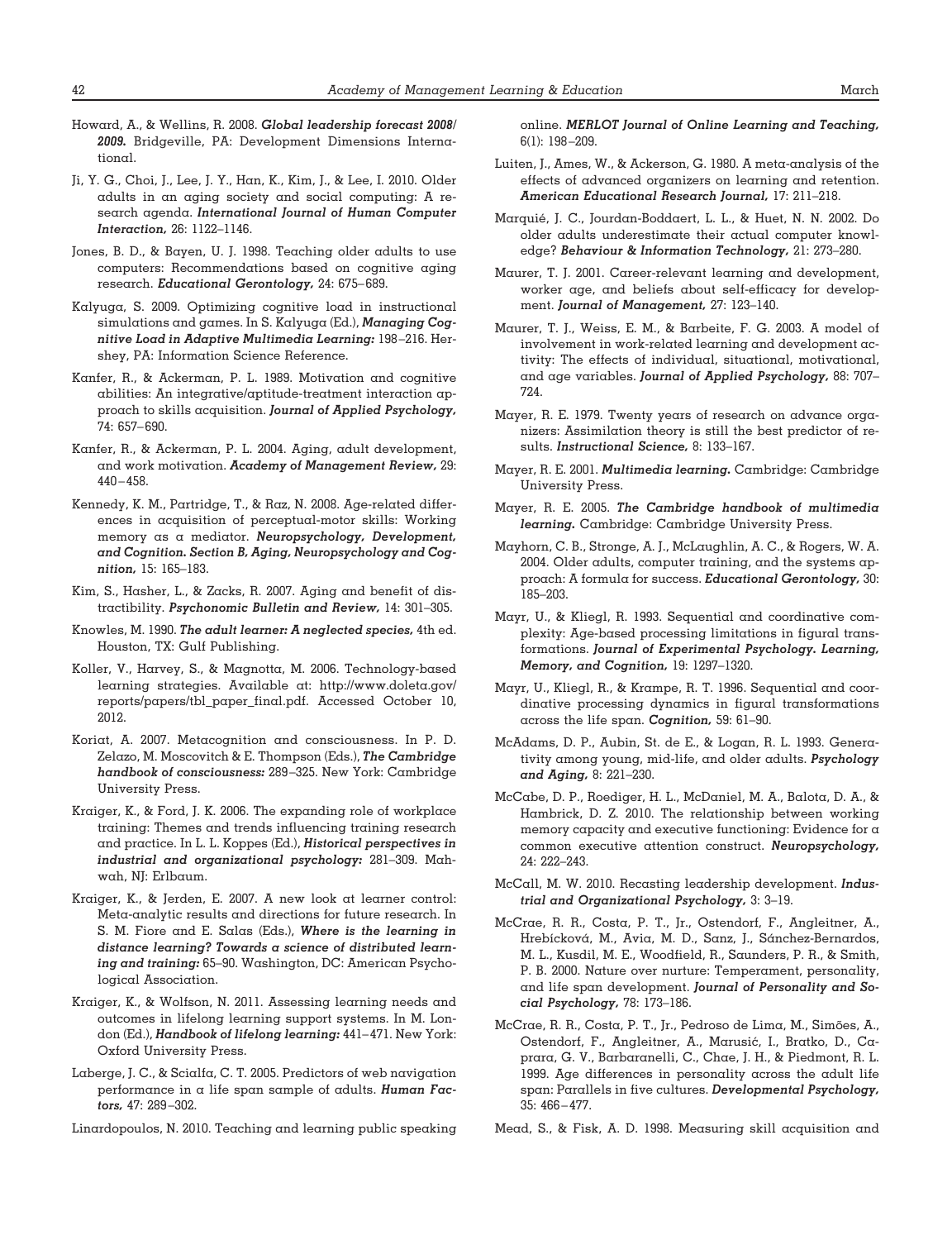retention with an ATM simulator: The need for age-specific training. *Human Factors,* 40: 516 –523.

- Mead, S. E., Spaulding, V. A., Sit, R. A., Mayer, B., & Walker, N. 1997. Effects of age and training on World Wide Web navigation strategies, *Proceedings of the Human Factors and Ergonomics Society*, 41st Annual Meeting (Santa Monica, CA.): 52–156.
- Merriënboer, J. J. G., & Sweller, J. 2005. Cognitive load theory and complex learning: Recent developments and future directions. *Educational Psychology Review,* 17: 147–177.
- Mitchell, D. B., Brown, A. S., & Murphy, D. R. 1990. Dissociations between procedural and episodic memory: Effects of time and aging. *Psychology and Aging,* 5: 264 –276.
- Moreno, R., & Mayer, R. E. 1999. Cognitive principles of multimedia learning: The role of modality and contiguity. *Journal of Educational Psychology,* 91: 358 –368.
- Morrell, R. W., & Echt, K. V. 1996. Instructional design for older computer users: The influence of cognitive factors. In W. A. Rogers, A. D. Fisk, & N. Walker (Eds.), *Aging and skilled performance: Advances in theory and application:* 241–265. Mahwah, NJ: Erlbaum.
- Morrell, R. W., Park, D. C., Mayhorn, C. B., & Echt, K. V. 1995. Older adults and electronic communication networks: Learning to use ELDERCOMM. *Paper Presented at the 103rd meeting of American Psychological Association.*
- Moseley, J. L., & Dessinger, J. C. 2007. *Training older workers and learners: Maximizing the performance of an aging workforce.* San Francisco, CA: Pfeiffer/Wiley.
- Mroczek, D. K., & Kolarz, C. M. 1998. The effect of age on positive and negative affect: A developmental perspective on happiness. *Journal of Personality and Social Psychology,* 75: 1333–1349.
- National Research Council. 2004. Technology for adaptive aging. Steering committee for the workshop on technology for adaptive aging. In R. W. Pew & S. B. Van Hemel (Eds.), *Board on Behavioral, Cognitive and Sensory Sciences, Division of Behavioral and Social Sciences and Education.* Washington, DC: National Academies Press.
- Noh, S., Shake, M. C., Parisi, J. M., Joncich, A. D., Morrow, D. G., & Stine-Morrow, E. A. L. 2007. Age differences in learning from text: The effects of content pre-exposure on reading. *International Journal of Behavioral Development,* 31: 133–148.
- Oberauer, K., & Kliegl, R. 2001. Beyond resources: Formal models of complexity effects and age differences in working memory. *European Journal of Cognitive Psychology,* 13: 187– 215.
- Park, D. C., Lautenschlager, G., Hedden, T., Davidson, N. S., Smith, A. D., & Smith, P. K. 2002. Models of visuospatial and verbal memory across the adult life span. *Psychology and Aging,* 17: 299 –320.
- Park, D., & Payer, D. 2006. Working memory across the adult lifespan. In E. Bialystock & F. I. M. Craik (Eds.), *Lifespan cognition: Mechanisms of change:* 128 –142. New York: Oxford University Press.
- Parker, B., & Burnie, D. 2009. Classroom technology in business schools: A survey of installations and attitudes toward teaching and learning. *AACE Journal,* 17: 45– 60.
- Preiss, R. W., & Gayle, B. M. 2006. A meta-analysis of the educational benefits of employing advance organizers. *Classroom communication and instructiona processes: Advances through meta-analysis:* 329 –344.
- Reed, A. E., Mikels, J. A., & Simon, K. I. 2008. Older adults prefer less choice than young adults. *Psychology and Aging,* 23: 671– 675.
- Ronen, E. 2010. Transfer of e-learning in the workplace: The effects of trainee characteristics and contextual factors. *Dissertation Abstracts International,* 70.
- Rouiller, J. Z. & Goldstein, I. L. 1993. The relationship between organisational transfer climate and positive transfer of training. *Human Resource Development Quarterly,* 4 (4): 377–90.
- Roos, E., Dickinson, A., Goodman, J., Mival, O., Syme, A., & Tiwari, L. 2003. Mutual inspiration in the development of new technology for older people. *Include,* 7: 252–259.
- Salthouse, T. A. 1993. Speed and knowledge as determinants of adult age differences in verbal tasks. *Journals of Gerontology,* 48: 29 –36.
- Salthouse, T. A. 1996. The processing-speed theory of adult age differences in cognition. *Psychological Review,* 103: 403– 428.
- Salthouse, T. A. 2003. Interrelations of aging, knowledge, and cognitive performance. In U. Staudinger & U. Lindenberger (Eds.), *Understanding human development: Lifespan psychology in exchange with other disciplines:* 265–287. Berlin, Germany: Kluwer Academic.
- Santiago, R. S., & Okey, J. R. 1992. The effects of advisement and locus of control on achievement in learner-controlled instruction. *Journal of Computer-Based Instruction,* 19: 47–53.
- Sauzéon, H., Claverie, B., & N'Kaoua, B. 2006. Age differences in the organization and acquisition-forgetting processes in a multi-free-recall task. *Currents Psychology Letters,* 1: 18.
- Sayers, H. 2004. Desktop virtual environments: A study of navigation and age. *Interacting with Computers,* 16: 939 –956.
- Schaie, K. W. 1996. *Intellectual development in adulthood: The Seattle Longitudinal Study.* New York: Cambridge University Press.
- Schultz, K. S., & Adams, G. A. 2007. Editors' overview. In K. S. Schultz & G. A. Adams (Eds.), *Aging and work in the 21st century:* 1– 6. Mahwah, NJ: Erlbaum.
- Sharit, J., Hernández, M. A., Czaja, S. J., & Pirolli, P. 2008. Investigating the roles of knowledge and cognitive abilities in older adult information seeking on the web. *ACM Transactions on Computer-Human Interaction,* 15: 1–25.
- Sitzmann, T., Bell, B. S., Kraiger, K., & Kanar, A. M. 2009. A multi-level analysis of prompting self-regulation in technology-delivered instruction. *Personnel Psychology,* 62: 697–734.
- Sitzmann, T., & Ely, K. 2010. Sometimes you need a reminder: The effects of prompting self-regulation on regulatory processes, learning and attrition. *Journal of Applied Psychology,* 95: 132–144.
- Snow, R. E. 1989. Cognitive-cognitive aptitude interactions in learning. In R. Kanfer, R. Cudeck, & P. L. Ackerman (Eds.), *Abilities, motivation, and methodology: The Minnesota*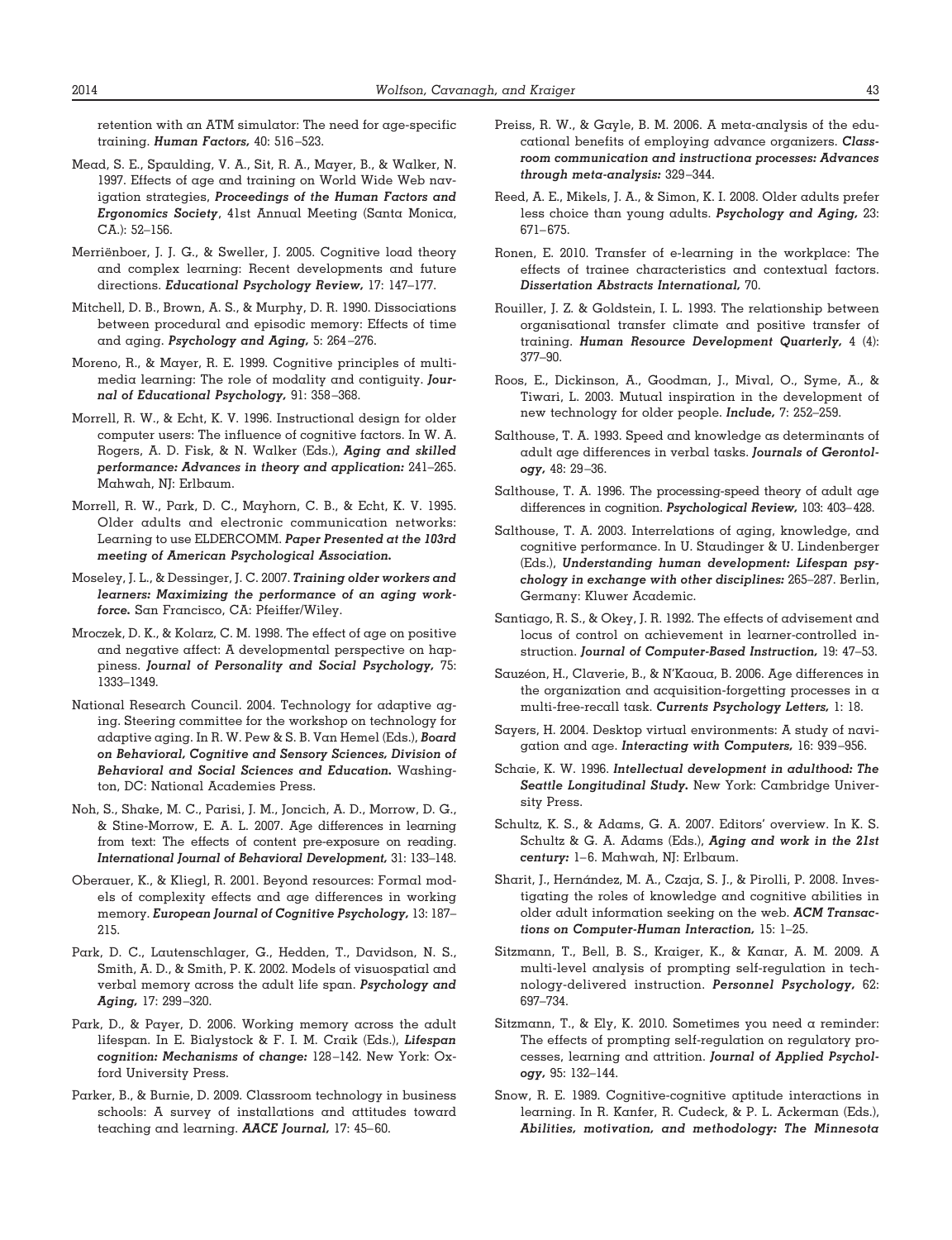*symposium on learning and individual differences:* 435– 474. Hillsdale, NJ: Erlbaum.

- Snow, R. E., & Lohman, D. F. 1984. Toward a theory of cognitive aptitude for learning from instruction. *Journal of Educational Psychology,* 76: 347–376.
- Soederberg Miller, M. L. 2009. Age differences in the effects of domain knowledge on reading efficiency. *Psychology and Aging,* 24: 63–74.
- Steele, C. M., & Aronson, J. 1995. Stereotype threat and the intellectual test performance of African Americans. *Journal of Personality and Social Psychology,* 69: 797– 811.
- Stone, C. 1983. A meta-analysis of advance organizer studies. *Journal of Experimental Education,* 51: 194 –199.
- Susman, E. B., 1998. Cooperative learning: A review of factors that increase effectiveness of cooperative computer-based instruction. *Journal of Educational Computing Research,* 18: 303–322.
- Sweller, J. 1988. Cognitive load during problem solving: Effects on learning. *Cognitive Science,* 12: 257–285.
- Sweller, J., van Merriënboer, J. J. G., & Paas, F. G. W. C. 1998. Cognitive architecture and instructional design. *Educational Psychology Review,* 10: 251–296.
- Tennyson, R. D., & Rothen, W. 1979. Management of computerbased instruction: Design of an adaptive control strategy. *Journal of Computer-Based Instruction,* 5: 126 –134.
- Thompson, C. 2011, July. *How Khan Academy is changing the rules of education.* Wired.
- Thompson, D. N. 1997. Practice effects of advance organization with older adult subjects. *Educational Gerontology,* 23: 207– 212.
- Toossi, M. 2009. Labor force projections to 2018: Older workers staying more active. *Monthly Labor Review:* 30 –51.
- Touron, D. R., & Hertzog, C. 2004. Distinguishing age differences in knowledge, strategy use, and confidence during strategic skill acquisition. *Psychology and Aging:* 19: 452– 466.
- Touron, D. R., & Hertzog, C. 2009. Age differences in strategic behavior during a computation-based skill acquisition task. *Psychology and Aging,* 24: 574 –585.
- Tracey, J. B., Tannenbaum, S. I., & Kavanagh, M. J. 1995. Applying trained skills on the job: The importance of the work environment. *Journal of Applied Psychology,* 80: 239 –252.
- Uribe, D., Klein, J. D., & Sullivan, H. 2003. The effect of computermediated collaborative learning on solving ill-defined problems. *Educational Research Technology and Development,* 51: 5–19.
- *USA Today*. 2010, December 15. American workforce growing grayer, vol 1.
- Van Gerven, P. W. M., Paas, F., Van Merriënboer, J. J. G., Hendriks, M., & Schmidt, H. G. 2003. The efficiency of multimedia learning into old age. *British Journal of Educational Psychology, 73*: 489 –505.
- Van Gerven, P. W. M., Paas, F., Van Merriënboer, J. J. G., & Schmidt, H. G. 2002. Cognitive load theory and aging: Effects of worked examples on training efficiency. *Learning and Instruction,* 38: 87–107.
- Van Gerven, P. W. M., Paas, F., Van Merriënboer, J. J. G., & Schmidt, H. G. 2006. Modality and variability as factors in training the elderly. *Applied Cognitive Psychology,* 20, 311– 320.
- Verhaeghen, P., & Salthouse, T. A. 1997. Meta-analyses of age– cognition relations in adulthood: Estimates of linear and nonlinear age effects and structural models. *Psychological Bulletin,* 122: 231–249.
- Warr, P., Miles, A., & Platts, C. 2001. Age and personality in the British population between 16 and 64 years. *Journal of Occupational and Organizational Psychology,* 74: 165–199.
- West, R. L. 1996. An application of prefrontal cortex function theory to cognitive aging. *Psychological Bulletin,* 120: 272– 292.
- Witte, K. L., Freund, J. S., & Sebby, R. A. 1990. Age differences in free recall and subjective organization. *Psychology and Aging,* 5: 307–309.
- Wolfson, N. E., & Kraiger, K. 2012. *Cognitive aging and training: The role of coherence level and advance organizers.* Manuscript submitted for publication.
- Zandri, E., & Charness, N. 1989. Training older and younger adults to use software. *Educational Gerontology,* 15: 615– 631.

**Natalie E. Wolfson** works in Denver, Colorado as an organizational research consultant at TRACOM Group. In May 2014, she will earn her PhD in industrial organizational psychology from Colorado State University. Wolfson's research interests include cognitive aging, training design and evaluation, and employee resilience.

**Kurt Kraiger** is a professor of psychology at Colorado State University and the current chair of the Department of Psychology. Kraiger received his PhD from The Ohio State University in industrial/organizational psychology. He conducts research on training and learning, mentoring, and worker interests and values.

**Thomas M. Cavanagh**, MS, is a teaching fellow and doctoral candidate at Colorado State University in Fort Collins, Colorado. Effective August 2014, he will be an assistant professor at the business school at Dominican University of California, in San Rafael.